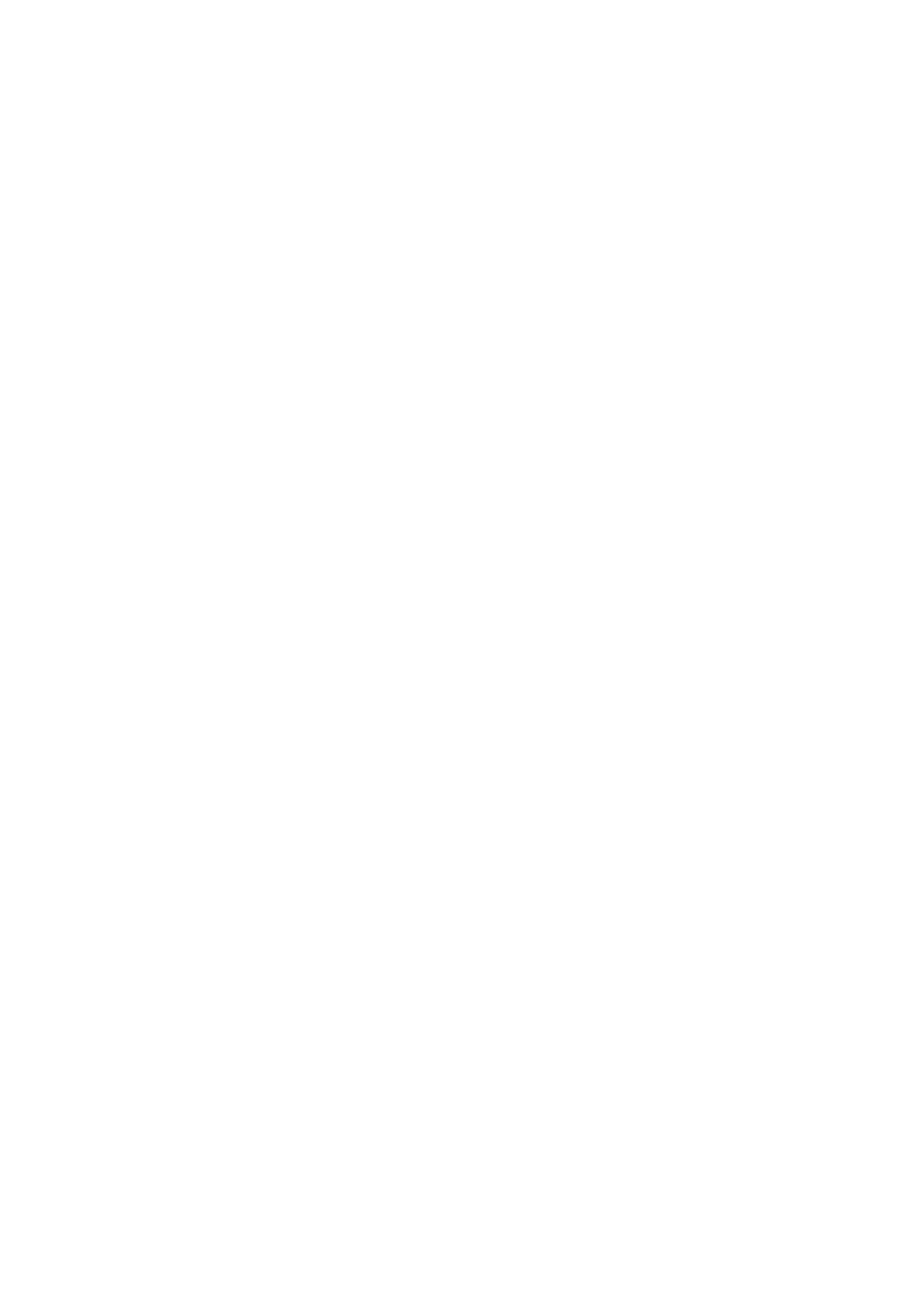## **HUME CITY COUNCIL**

## **Minutes** of the **ORDINARY COUNCIL MEETING OF THE HUME CITY COUNCIL** held on Monday, 13 September 2021 **at 7.00PM** held online at [www.hume.vic.gov.au](http://www.hume.vic.gov.au/)

| Present: | a: Council  | Cr Joseph Haweil<br>Cr Jack Medcraft<br>Cr Jarrod Bell<br><b>Cr Trevor Dance</b><br><b>Cr Chris Hollow</b><br>Cr Jodi Jackson<br>Cr Naim Kurt<br>Cr Sam Misho<br>Cr Carly Moore<br>Cr Jim Overend<br>Cr Karen Sherry | Mayor<br>Deputy Mayor                                                                                                                                                                                                                                                                                                    |
|----------|-------------|----------------------------------------------------------------------------------------------------------------------------------------------------------------------------------------------------------------------|--------------------------------------------------------------------------------------------------------------------------------------------------------------------------------------------------------------------------------------------------------------------------------------------------------------------------|
|          | b: Officers | Ms Sheena Frost<br>Mr Hector Gaston<br>Mr Michael Sharp<br>Ms Roslyn Wai<br>Mr Peter Waite<br>Mr Daryl Whitfort<br>Ms Megan Kruger<br>Mr Brad Mathieson                                                              | <b>Chief Executive Officer</b><br><b>Director Community Services</b><br>Director Planning and Development<br>Director Communications, Engagement and<br>Advocacy<br>Director Sustainable Infrastructure and Services<br><b>Director Corporate Services</b><br><b>Manager Governance</b><br><b>Team Leader Governance</b> |

## **Proceedings to be Recorded**

The Mayor advised that the Council meeting was being livestreamed on Council's website and that an audio recording of the Council meeting would be made and published to Council's website within 2 working days of the meeting. The Mayor also advised that as Council is the owner of the copyright of the livestream and notwithstanding anything appearing on Council's website, any recording, copying or other use of the livestream is strictly prohibited and would therefore constitute a breach of Council's copyright.

## **Gallery Not in Attendance**

The Mayor advised that as members of the gallery could not be in attendance at the meeting, any person wishing to make comment to reports listed on the Agenda had been requested to submit their statements in advance of the meeting. Provided they are compliant with Council's Governance Rules, with the exception of being present at the meeting, these comments would be read out by the Chief Executive Officer.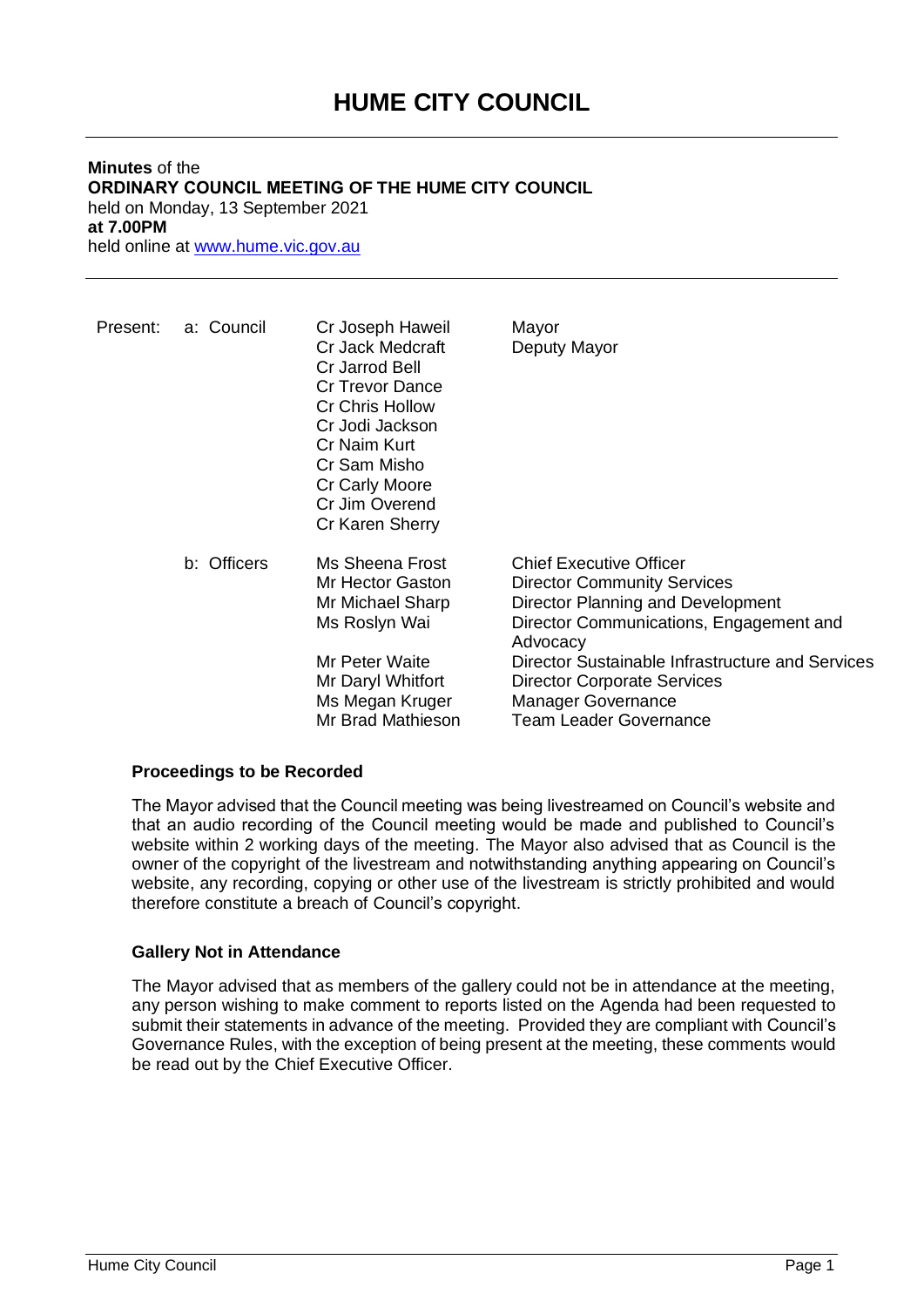## **ORDER OF BUSINESS**

#### **1. ACKNOWLEDGEMENT OF THE TRADITIONAL CUSTODIANS OF THIS LAND**

The Mayor read the following:

*"Hume City Council recognises the rich Aboriginal heritage within the municipality andacknowledges the Wurundjeri Woi Wurrung, which includes the Gunung Willam Balluk clan, as the Traditional Custodians of this land.*

*Council embraces Aboriginal and Torres Strait Islander living cultures as a vital part of Australia's identity and recognises, celebrates and pays respect to the existing family members of the Wurundjeri Woi Wurrung and to Elders past, present and future."*

#### **2. PRAYER**

The Mayor read the following:

*"Almighty God, we humbly beseech Thee to vouchsafe Thy blessing upon this Council. Direct and prosper its deliberations to the advancement of Thy glory and the true welfare of the people of the Hume City."*

Amen

#### **3. APOLOGIES**

Nil

#### **4. DISCLOSURE OF INTEREST**

Councillors' attention is drawn to the provisions of the *Local Government Act 2020* and Council's Governance Rules in relation to the disclosure of conflicts of interests. Councillors are required to disclose any conflict of interest immediately before consideration or discussion of the relevant item. Councillors are then required to leave the Chamber during discussion and not vote on the relevant item.

Councillor Trevor Dance declared a conflict of interest on the following items, listed on the Agenda:

*GE553 Arbiter Report – Moore and Others & Dance GE554 Arbiter Report – Dance & Haweil (1) GE555 Arbiter Report – Dance & Haweil (2) GE556 Arbiter Report – Dance & Medcraft (1) GE557 Arbiter Report – Dance & Medcraft (2) GE558 Arbiter Report – Dance & Medcraft (3) GE559 Arbiter Report – Dance & Moore GE560 Arbiter Report – Dance & Sherry*

Councillor Jack Medcraft stated that he had received confirmation that he was not required to declare any conflicts of interest on any of the items listed on the Agenda.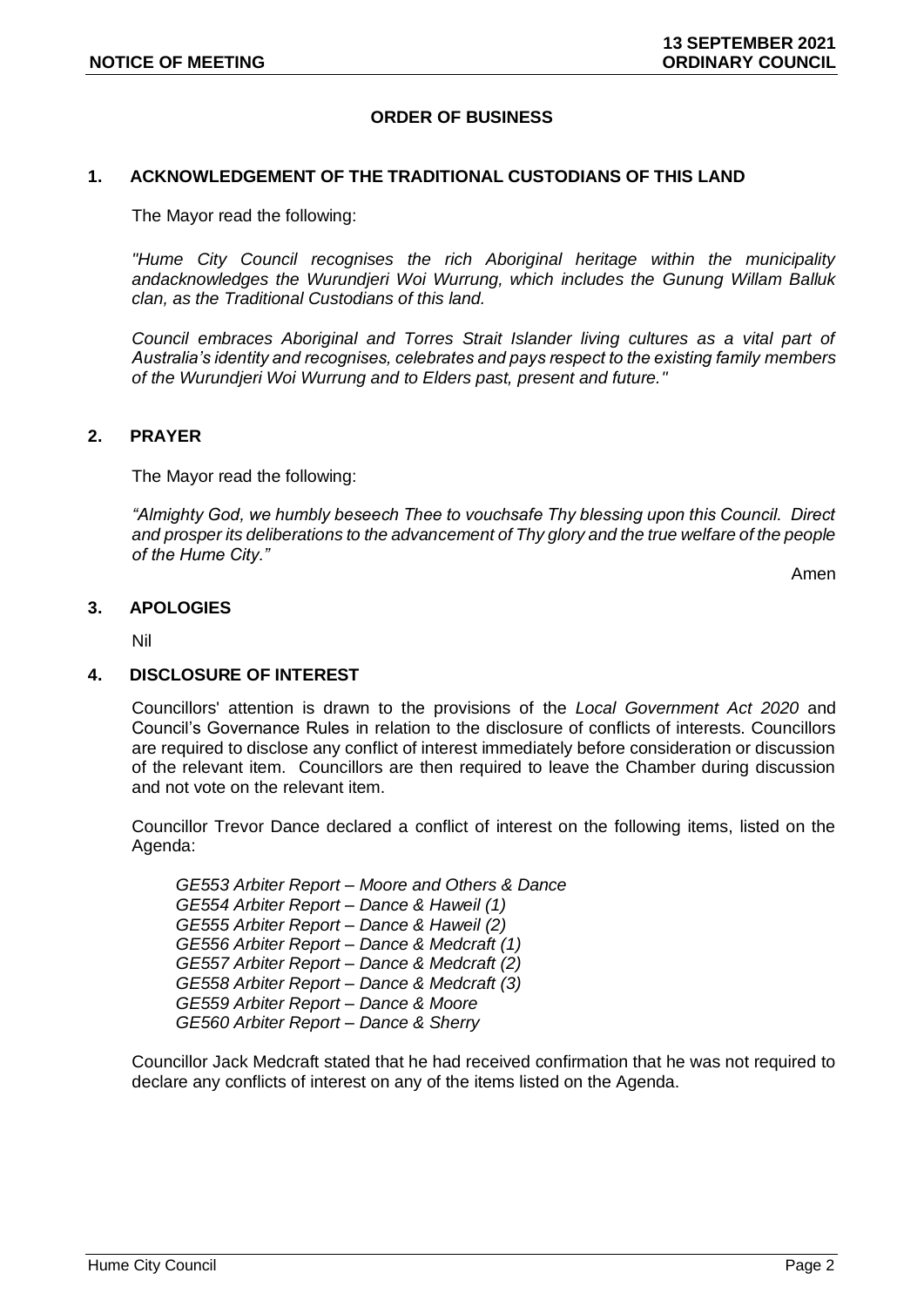## **5. CONDOLENCE MOTIONS**

## **CNM050 MR JOHN WALDRON**

Councillor Naim Kurt

**Moved** Cr Naim Kurt, **Seconded** Cr Carly Moore

**That Council acknowledge the recent passing of Mr John Waldron.**

## **6. INFORMAL MEETINGS OF COUNCILLORS**

**Moved** Cr Jarrod Bell, **Seconded** Cr Jack Medcraft

**THAT Council notes the summary of matters discussed at meetings conducted under the auspices of Council, being Strategy and Policy Briefing Sessions, which were held on 2 August 2021 and 16 August 2021.**

**CARRIED**

**CARRIED**

## **7. CONFIRMATION OF COUNCIL MINUTES**

**Moved** Cr Karen Sherry, **Seconded** Cr Chris Hollow

**THAT the Minutes of the Ordinary Council Meeting of 9 August 2021 and the Ordinary Council (Town Planning) Meeting of 23 August 2021, including Confidential Minutes, be confirmed.**

**CARRIED**

## **8. RECEIPT OF COUNCIL AND COMMUNITY COMMITTEE MINUTES AND RECOMMENDATIONS TO COUNCIL TO BE ADOPTED**

Nil

## **9. PRESENTATION OF AWARDS**

## **SUSPENSION OF STANDING ORDERS**

**Moved** Cr Karen Sherry, **Seconded** Cr Carly Moore

**That Standing Orders be Suspended to discuss the COVID-19 Pandemic.**

Standing Orders were suspended at 7:09pm

## **RESUME STANDING ORDERS**

**Moved** Cr Jarrod Bell, **Seconded** Cr Jack Medcraft

## **That Standing Orders be Resumed.**

Standing Orders were resumed at 7:29pm

**CARRIED**

Nil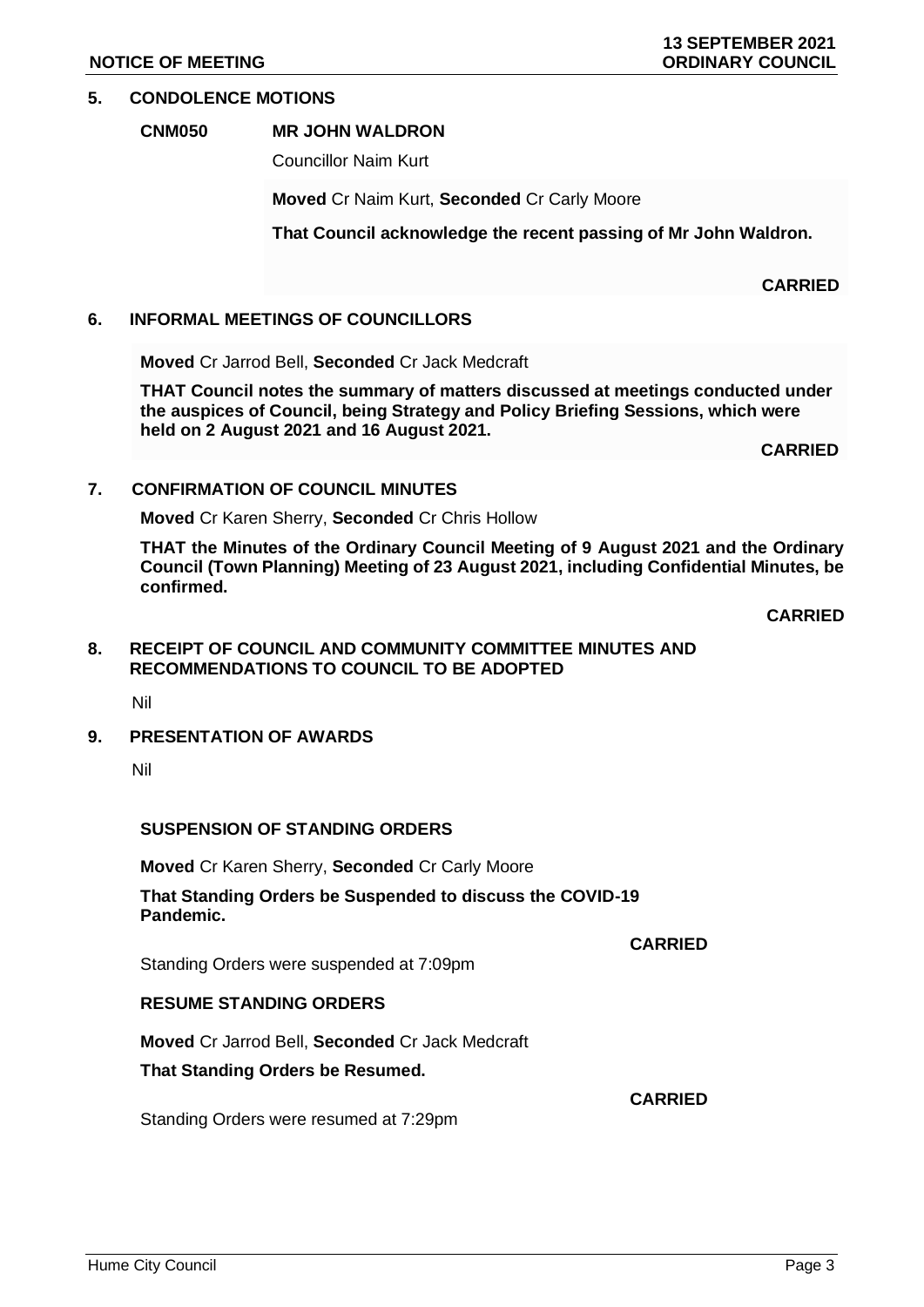## **10. NOTICES OF MOTION**

## **NOM418 Notice of Motion - Cr Jodi Jackson and Cr Trevor Dance**

**Moved** Cr Jodi Jackson, **Seconded** Cr Trevor Dance

**That Council:**

- **1. Acknowledges the Victorian Ombudsman's intention to complete a report in to the EPA's approval of spoil locations for the Westgate Tunnel Project, and**
- **2. Note that the investigation will consider;**
	- **a. the EPA's decision-making and approvals for sites operated by: Maddingley Brown Coal Pty Ltd in Bacchus Marsh, Cleanaway Operations Pty Ltd in Ravenhall, Hi-Quality Quarry Products Pty Ltd in Bulla, and**
	- **b. whether the EPA had proper regard for the principles set out in the**  *Environment Protection Act* **1970 (Vic), and**
	- **c. whether, the EPA acted compatibly with and gave proper consideration to human rights identified in the Charter of Human Rights and Responsibilities** *Act 2006* **(Vic), and**
- **3. That Council directs Officers;**
	- **a. To review the report in full when released, and**
	- **b. To explore and report to Council any further legal actions that can be taken, if the finding in the report identifies any.**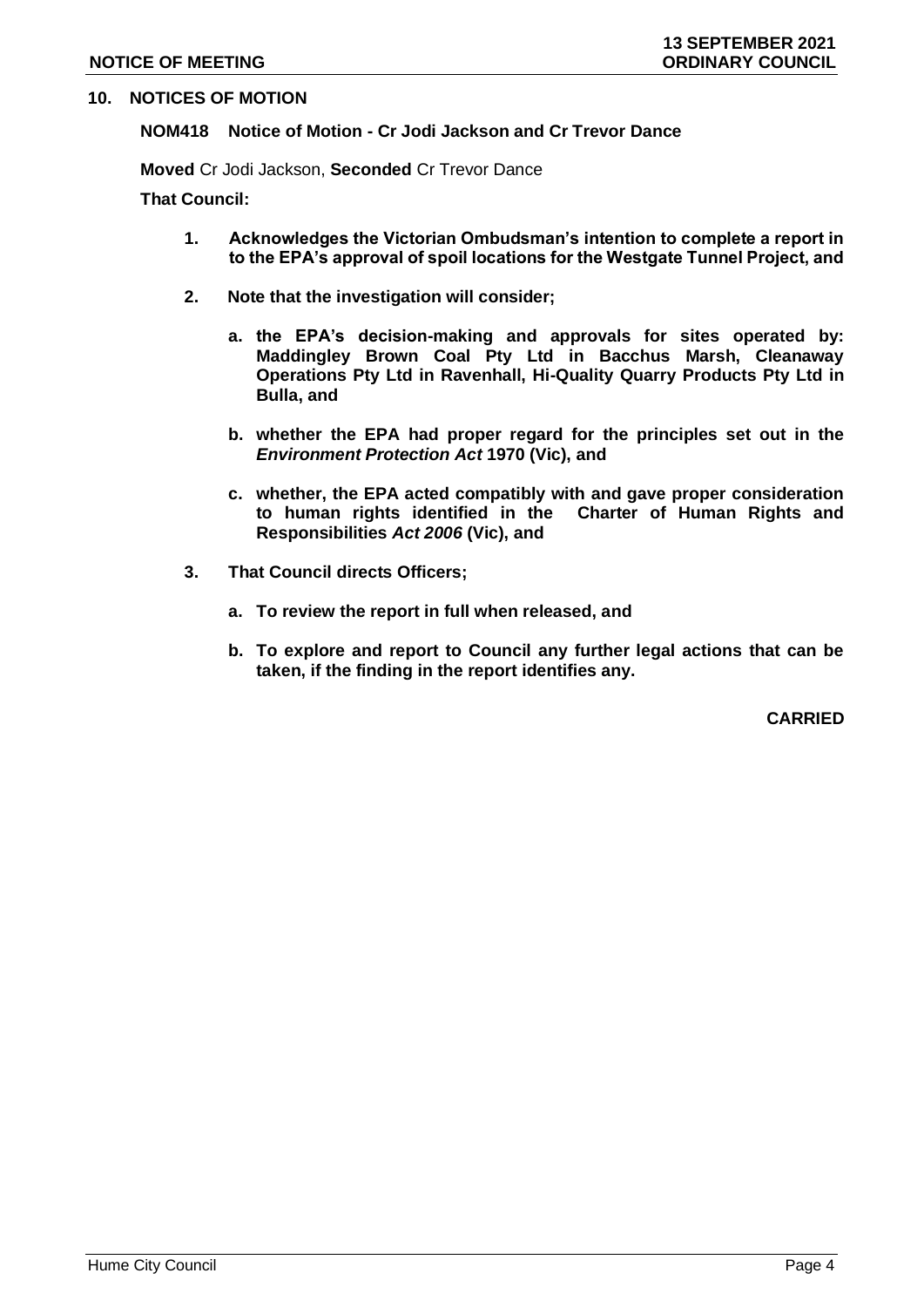## **NOM419 Notice of Motion - Cr Jodi Jackson**

**Moved** Cr Jodi Jackson, **Seconded** Cr Carly Moore

**THAT Council:**

- **1. Directs Officers to survey the owners of the below stated properties in Craigieburn to ascertain if they would like to retain the existing street trees immediately adjacent to their properties.**
- **2. Notes that the aim of the survey would be to establish whether there is support to replace some trees or all the trees, and if so, what characteristics would they like to see in their replacement trees in terms of size, form and whether deciduous or evergreen.**
- **3. Notes that the properties relevant to this motion are:**
	- **#2, 4, 5, 9, 10, 11a, 12, 13, 14, 15, 16, 17, 18, 19, 20, 22, 24, 25, 26, 27, 32, 37, 38, 39, 41, 42, 43, 44, 46, 48, 49, 50, 51, 52, 54, 55, 56, 58, 60, 62, 63, 68, 69, 72, 78, 80, 82, 84, 90 and 92 Yarcombe Crescent**
	- **#1 Bansted Nook**
	- **#1 Bristol Mews**
	- **#12 Bembridge Mews**
	- **#5, 7 and 8 Bampton Mews.**

### **CARRIED**

Councillor Trevor Dance left the meeting during the discussion on item NOM419 - Notice of Motion - Cr Jodi Jackson, the time being 7:42pm and did not return to the Council meeting.

#### **11. PUBLIC QUESTION TIME**

## **PQ845 MR ZANE ALCORN**

#### **QUESTION 1:**

In light of the public health emergency in Hume, is Hume Council doing its part to ensure the Melbourne Immigration Transit Authority (MITA) is doing Covid testing in all compounds and ensuring all detainees have access to vaccines?

#### **RESPONSE: (DIRECTOR COMMUNITY SERVICES)**

THE MELBOURNE IMMIGRATION TRANSIT ACCOMMODATION (MITA) IS OPERATED BY THE COMMONWEALTH GOVERNMENT. COUNCIL IS UNABLE TO RESPOND TO COVID-19 TESTING AND THE VACCINATION ROLL-OUT ARRANGEMENTS IN THIS CENTRE. QUESTIONS SHOULD BE DIRECTED TO THE COMMONWEALTH GOVERNMENT.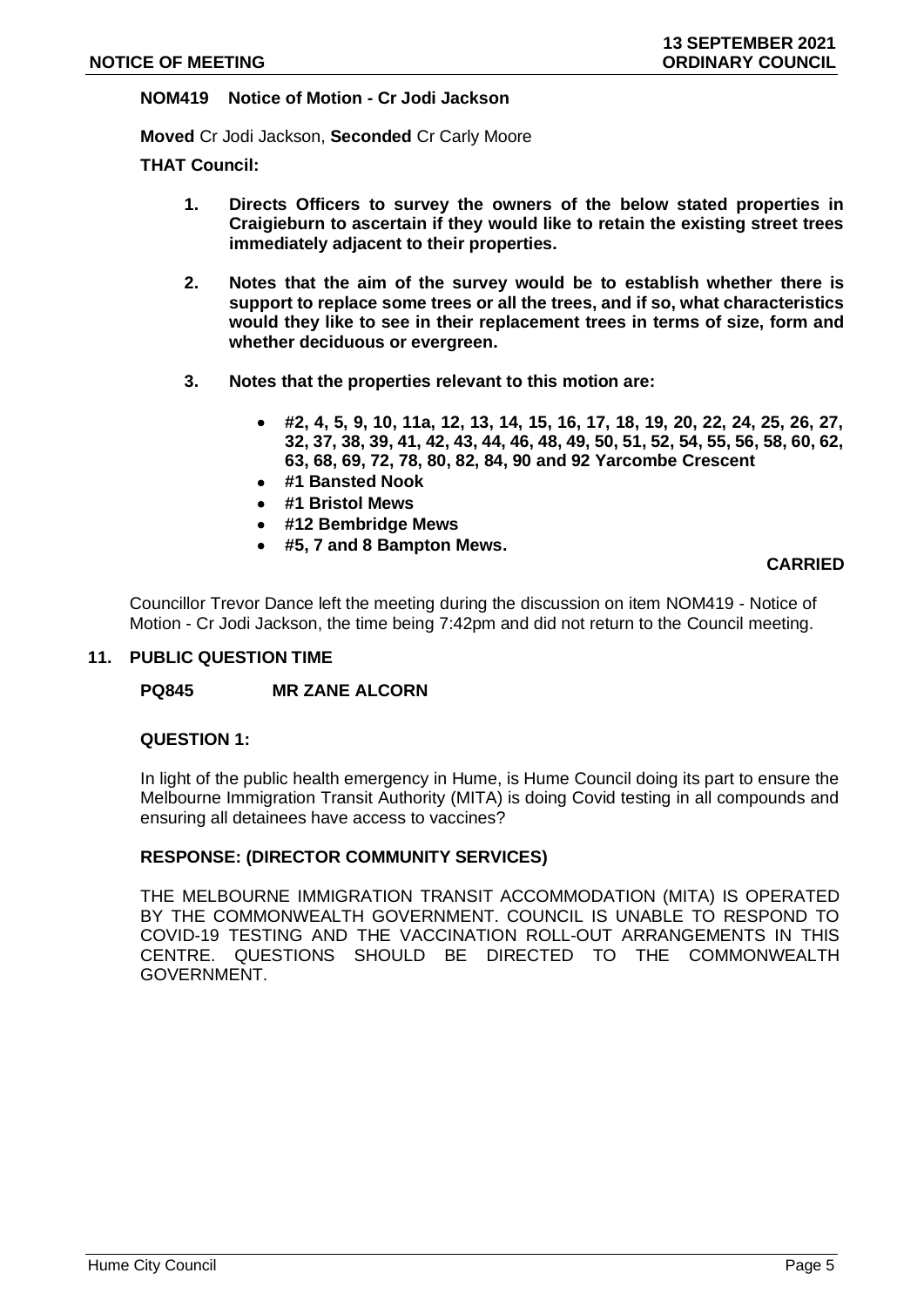## **PQ846 MR ZANE ALCORN**

## **QUESTION 2:**

Can Hume Councillors, and the Mayor, comment on what measures that Council is taking to actively realise its declared status as a Refugee Welcome Zone - noting that within Hume there are a number of people in indefinite detention at MITA, and that there are others in our community on Temporary Protection Visas awaiting Permanent Protection Visas?

## **RESPONSE: (DIRECTOR COMMUNITY SERVICES)**

COUNCIL ACTIVELY SUPPORTS ASYLUM SEEKERS IN HUME CITY, IN A NUMBER OF WAYS INCLUDING:

- PROVIDING FUNDING FOR COMMUNITY SUPPORT PROGRAMS AND EMERGENCY FOOD RELIEF,
- SUPPORTING THE 15 COMMUNITY HUBS TO PROVIDE SUPPORT TO ASYLUM SEEKERS DURING LOCK DOWN, AND
- WORKING WITH AGENCIES SUCH AS THE ASYLUM SEEKER RESOURCE CENTRE TO ADDRESS SUPPORT GAPS FOR THOSE RESIDING IN HUME.

IN ADDITION TO THIS, IN MAY 2021 COUNCIL ADVOCATED TO THE MINISTER OF HOME AFFAIRS TO EXPRESS ITS CONCERN REGARDING ASYLUM SEEKERS WHO ARE AWAITING ENTRY INTO AUSTRALIA. IN JUNE 2021 COUNCIL JOINED THE REFUGEE COUNCIL OF AUSTRALIA'S REFUGEE WELCOME ZONE LEADERSHIP GROUP, SEEKING TO ADVANCE SOCIAL COHESION AND JUST SETTLEMENT OUTCOMES FOR REFUGEES AND ASYLUM SEEKERS IN THE HUME COMMUNITY.

## **PQ847 MS LAURELLE CACIOLI**

## **QUESTION 1:**

Reading through the meeting agenda, I as a nurse was quite concerned that meetings are mandatory to be held face to face in our current climate, being a pandemic. I would hope that Hume have enough common sense to move to virtual meetings wherever possible and I don't believe an arbitration hearing would qualify as otherwise. Hume residents paying rates are doing it tough moving their careers to online, so my question is why has the council not done everything in their power to do the same with these arbitration hearings?

#### **RESPONSE: (DIRECTOR CORPORATE SERVICES)**

IN CONDUCTING THE ARBITRATION MEETINGS UNDER THE COUNCILLOR CODE OF CONDUCT, THE ARBITER HAS FULL DISCRETION AS TO THEIR NUMBER, TIME, PLACE AND WHETHER A DIRECTIONS HEARING IS REQUIRED PRIOR TO THE HEARING ITSELF. FURTHER AS THE HEARINGS ARE REQUIRED TO BE CLOSED TO THE PUBLIC, A VIRTUAL MEETING HAS THE POTENTIAL TO BE VIEWED OR RECORDED WITHOUT THE KNOWLEDGE OF THE ARBITER OR ALL PARTIES.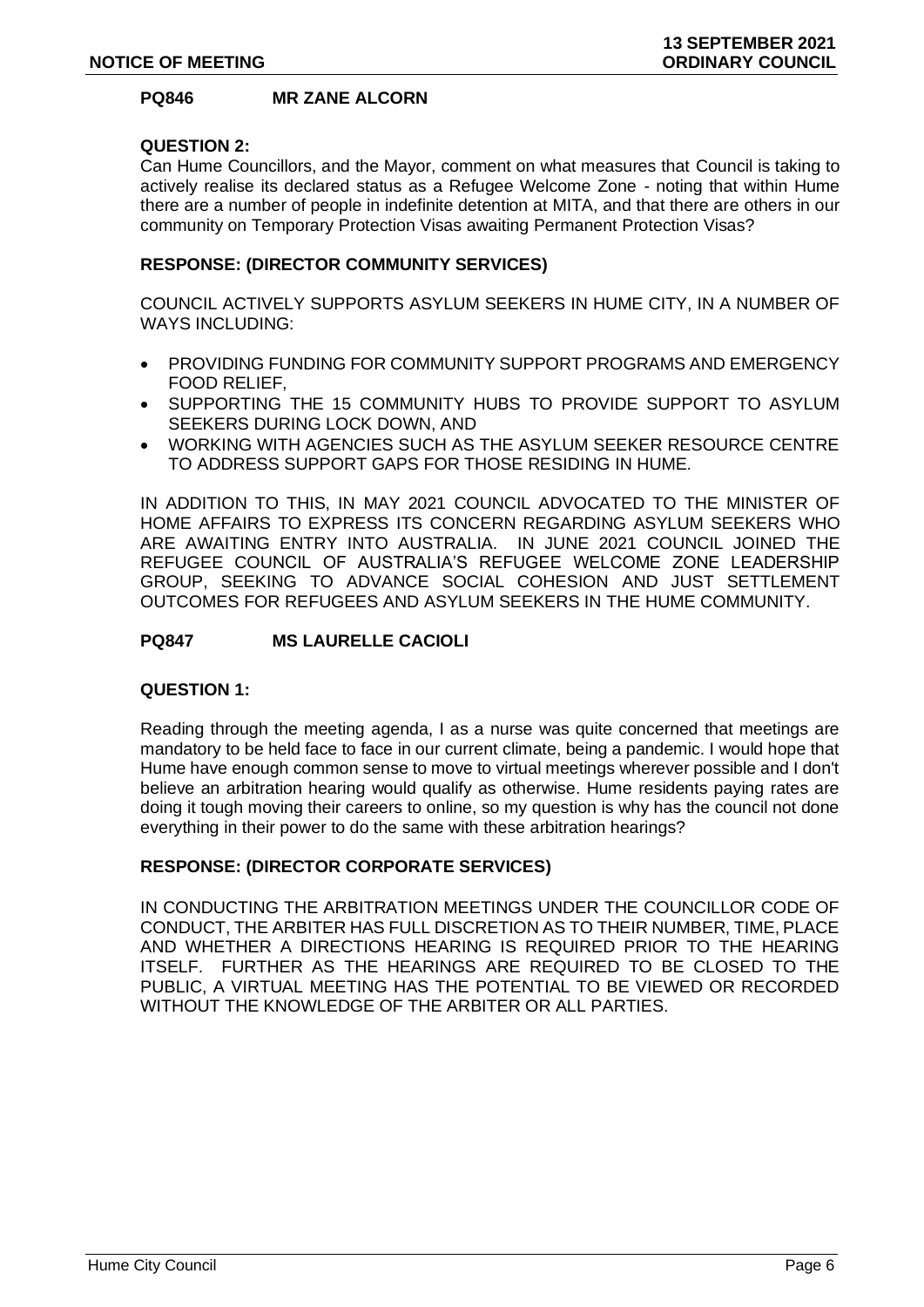## **PQ848 MS LAURELLE CACIOLI**

## **QUESTION 2:**

It was stated during discussion on NOM417 on 26 July 2021 that Cr Dance presented a medical certificate to the Arbiter deeming it inappropriate for the hearing to be conducted inperson. Why was that medical certificate not upheld when an arbitration hearing could be conducted virtually?

## **RESPONSE: (DIRECTOR CORPORATE SERVICES)**

THIS QUESTION CAN ONLY BE ANSWERED BY THE ARBITER.

#### **PQ849 MR MATTHEW DI LORENZO**

#### **QUESTION 1:**

Hume is part of the Welcoming Cities network - seeking a commitment to social justice, particularly for refugees. Given this, would the council be willing to advocate for the refugees and asylum seekers who came by boat held at the MITA detention centre on camp road, many of whom have been in detention for more than 8 years, to be released into community detention while their various legal proceedings are taking place?

#### **RESPONSE: (DIRECTOR COMMUNITY SERVICES)**

COUNCIL ADVOCATE, WHEREVER POSSIBLE TO WELCOME REFUGEES AND ASYLUM SEEKERS INTO OUR COMMUNITY IN A MANNER THAT UPHOLDS THEIR HUMAN RIGHTS.

THE DETENTION AND FUTURE SETTLEMENT OF MITA REFUGEES IS A FEDERAL GOVERNMENT MATTER, WITH ALL REQUIREMENTS GUIDED BY THE MIGRATION ACT.

COUNCIL WILL CONTINUE TO ADVOCATE TO THE FEDERAL GOVERNMENT, NOTING THAT COMMUNITY DETENTION IS AT THE DISCRETION OF THE IMMIGRATION MINISTER.

## **PQ850 MR MATTHEW DI LORENZO**

#### **QUESTION 2:**

There is a refugee at the MITA detention centre who has been in detention for almost 12 years, and he is currently undergoing treatment for leukemia. Would council be willing to advocate to the relevant authorities for him to be released into the community while he undergoes his cancer treatment?

#### **RESPONSE: (DIRECTOR COMMUNITY SERVICES)**

AS OUTLINED ABOVE, COMMUNITY DETENTION OF REFUGEES IS AT THE DISCRETION OF THE IMMIGRATION MINISTER.

IN THE SPIRIT OF SOCIAL JUSTICE, WITHIN ADVOCACY CORRESPONDENCE TO THE PRIME MINISTER, HOME AFFAIRS MINISTER AND IMMIGRATION MINISTER, COUNCIL WILL REQUEST THAT THE FEDERAL GOVERNMENT CONSIDERS THE STATUS OF LONG-TERM DETAINEES, AND WHETHER THIS INDIVIDUAL CAN BE TRANSFERRED TO COMMUNITY DETENTION WHILST HE IS UNDERGOING CANCER TREATMENT.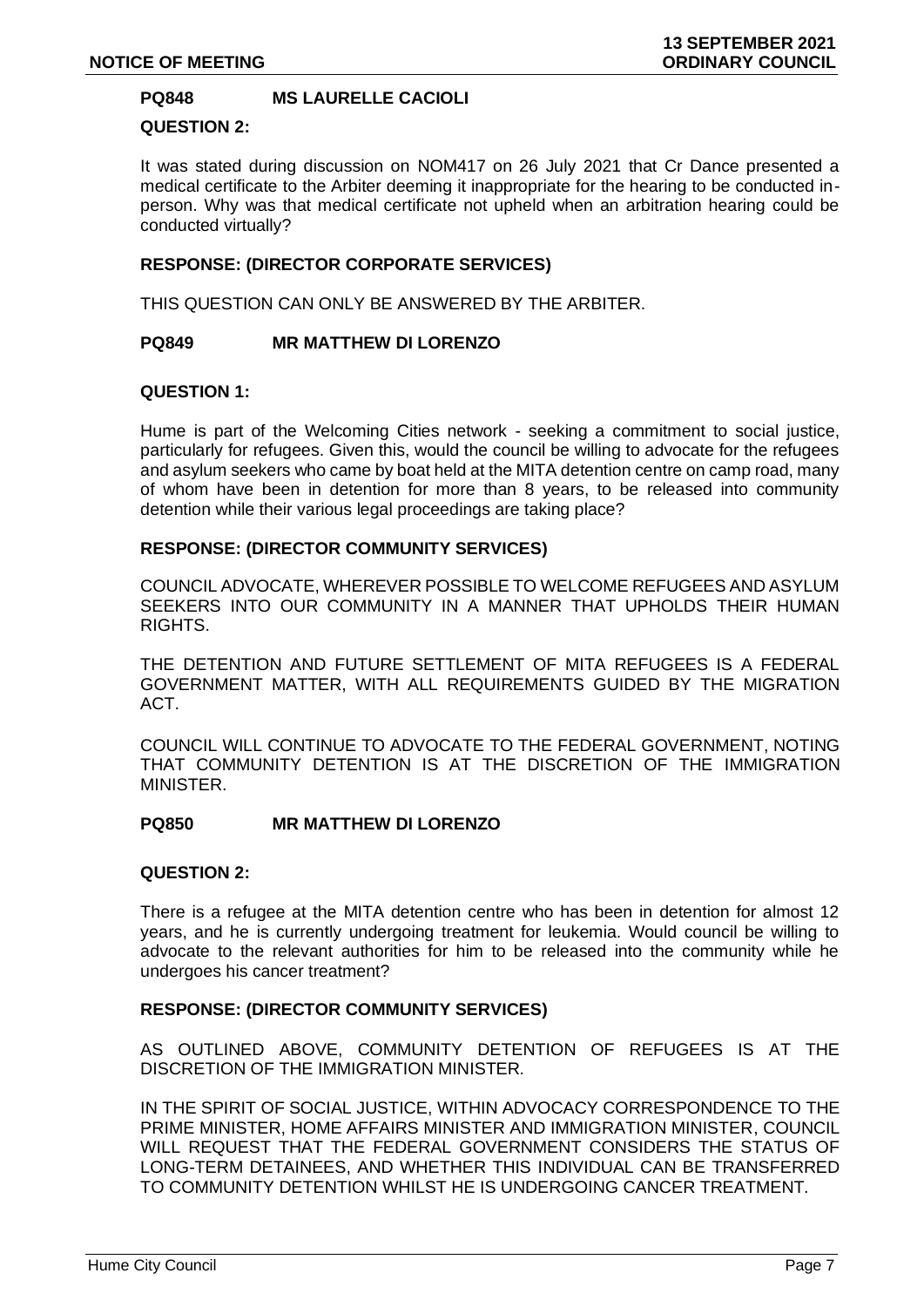## **PQ851 MS FRANCES EVANS**

## **QUESTION 1:**

Would the Hume Council Mayor and Councillors write to Prime Minister Scott Morrison, Home Affairs minister Karen Andrews and Immigration minister Alex Hawke to call for permanent protection to the 4300 Afghans in Australia, on temporary protection visas (and those in immigration detention awaiting visas) which could this put Hume in line with other councils and organisations such as Ryde, Darebin, Moreland Councils and the Australian Education Union, who; joining this call out to assist Afghan refugees in light of the Taliban takeover of the country passed motions for permanent protection visas to be passed?

## **RESPONSE: (DIRECTOR COMMUNITY SERVICES)**

YES. COUNCIL CAN WRITE TO THE PRIME MINISTER, HOME AFFAIRS MINISTER AND IMMIGRATION MINISTER, CALLING FOR PERMANENT PROTECTION TO THE 4,300 AFGHANS IN AUSTRALIA ON TEMPORARY PROTECTION VISAS.

## **PQ852 MS FRANCES EVANS**

## **QUESTION 2:**

Could Hume council advocate for a more compassionate treatment of refugees through affirming its declaration as a Refugee Welcome Zone and a signatory of the Refugee Welcome Scroll by assisting Afghan refugees through requesting the Federal government to commit to an additional humanitarian intake of at least 20,000 prioritising the most vulnerable persecuted Afghans (and family reunions), similar to Canada's announcement in August accepting 20,000 Afghan refugees, and similar to Australia's response to the Syrian conflict in 2015 in accepting 12,000 vulnerable Syrian refugees?

## **RESPONSE: (DIRECTOR COMMUNITY SERVICES)**

COUNCIL ADVOCATE, WHEREVER POSSIBLE TO WELCOME REFUGEES AND ASYLUM SEEKERS INTO OUR COMMUNITY IN A MANNER THAT UPHOLDS THEIR HUMAN RIGHTS.

IN MAY 2021 COUNCIL ADVOCATED TO THE MINISTER OF HOME AFFAIRS TO EXPRESS ITS CONCERN ON THE POSITION AND FATE OF ALL ASYLUM SEEKERS AWAITING ENTRY INTO AUSTRALIA.

IN JUNE 2021 COUNCIL JOINED THE REFUGEE COUNCIL OF AUSTRALIA'S REFUGEE WELCOME ZONE LEADERSHIP GROUP, SEEKING TO ADVANCE SOCIAL COHESION AS WE WELCOME REFUGEES AND ASYLUM SEEKERS INTO THE HUME COMMUNITY.

WITHIN THE CORRESPONDENCE TO THE PRIME MINISTER, HOME AFFAIRS MINISTER AND IMMIGRATION MINISTER, COUNCIL WILL ADVOCATE TO THE FEDERAL GOVERNMENT TO INCREASE ITS INTAKE OF AFGHAN REFUGEES.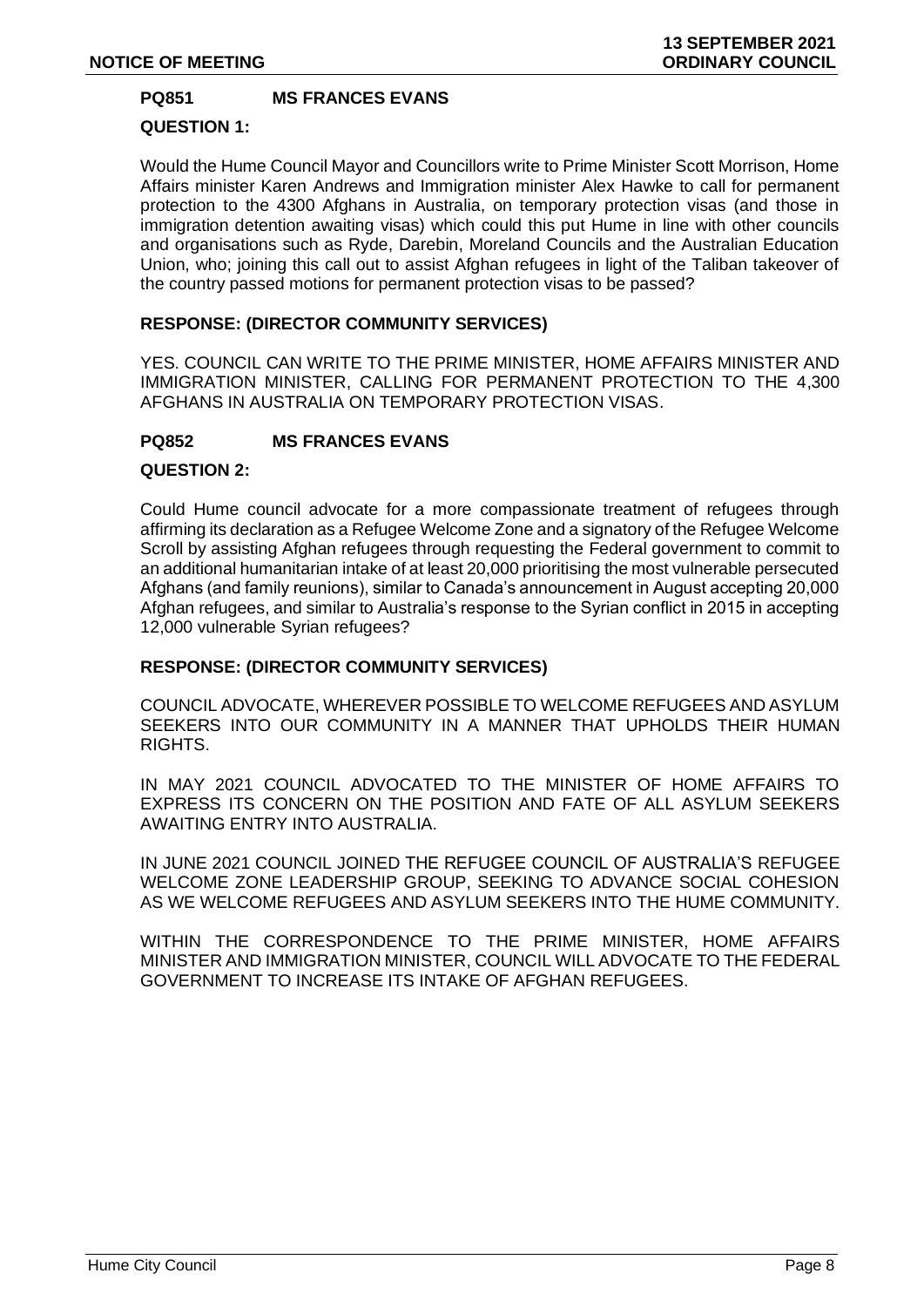## **PQ853 MR ANTHONY HARPER**

## **QUESTION 1:**

Is there a limit on the number of complaints can a councillor submit against other councillors that are subsequent dismissed before they are considered to be vexatious?

## **RESPONSE: (DIRECTOR CORPORATE SERVICES)**

THERE IS NO LIMIT STATED IN THE COUNCILLOR CODE OF CONDUCT OR THE LOCAL GOVERNMENT ACT 2020.

#### **PQ854 MR ANTHONY HARPER**

#### **QUESTION 2:**

Under the Councillor Code of Conduct, is it appropriate for councillors to repeatedly make personal reflections on their colleagues using social media, including their personal membership of a political party?

#### **RESPONSE: (DIRECTOR CORPORATE SERVICES)**

THE STANDARD OF CONDUCT EXPECTED OF COUNCILLORS WHEN USING SOCIAL MEDIA IS SET OUT IN CHAPTER 1 – TREATMENT OF OTHERS, WITHIN CLAUSE 5, COMMUNICATIONS. COUNCILLORS MUST ENSURE THAT ANY EXPRESSION OF THEIR PERSONAL OPINIONS IS DEVOID OF COMMENTS THAT ARE MISLEADING; COULD REASONABLY BE CONSTRUED AS BEING DEROGATORY, OFFENSIVE OR INSULTING TO ANY PERSON; OR THAT BRING COUNCIL'S REPUTATION INTO DISREPUTE.

#### **PQ855 MR ANDREW MCLEAN**

#### **QUESTION 1:**

In relation to the Council Reports listed in the Agenda dealing with Arbitration (GE553, GE554, GE555, GE556, GE557, GE558, GE559 and GE560) was legal representation used by any of the applicants or any of the respondents in relations to these matters?

#### **RESPONSE: (DIRECTOR CORPORATE SERVICES)**

THE ARBITER DID NOT GRANT ANY APPLICATIONS FOR LEGAL REPRESENTATION.

## **PQ856 MR ANDREW MCLEAN**

#### **QUESTION 2:**

In relation to the Council Reports listed in the Agenda dealing with Arbitration (GE553, GE554, GE555, GE556, GE557, GE558, GE559 and GE560) who paid for any legal representation used by any of the applicants or any of the respondents in relations to these matters?

#### **RESPONSE: (DIRECTOR CORPORATE SERVICES)**

THE ARBITER DID NOT GRANT ANY APPLICATIONS FOR LEGAL REPRESENTATION.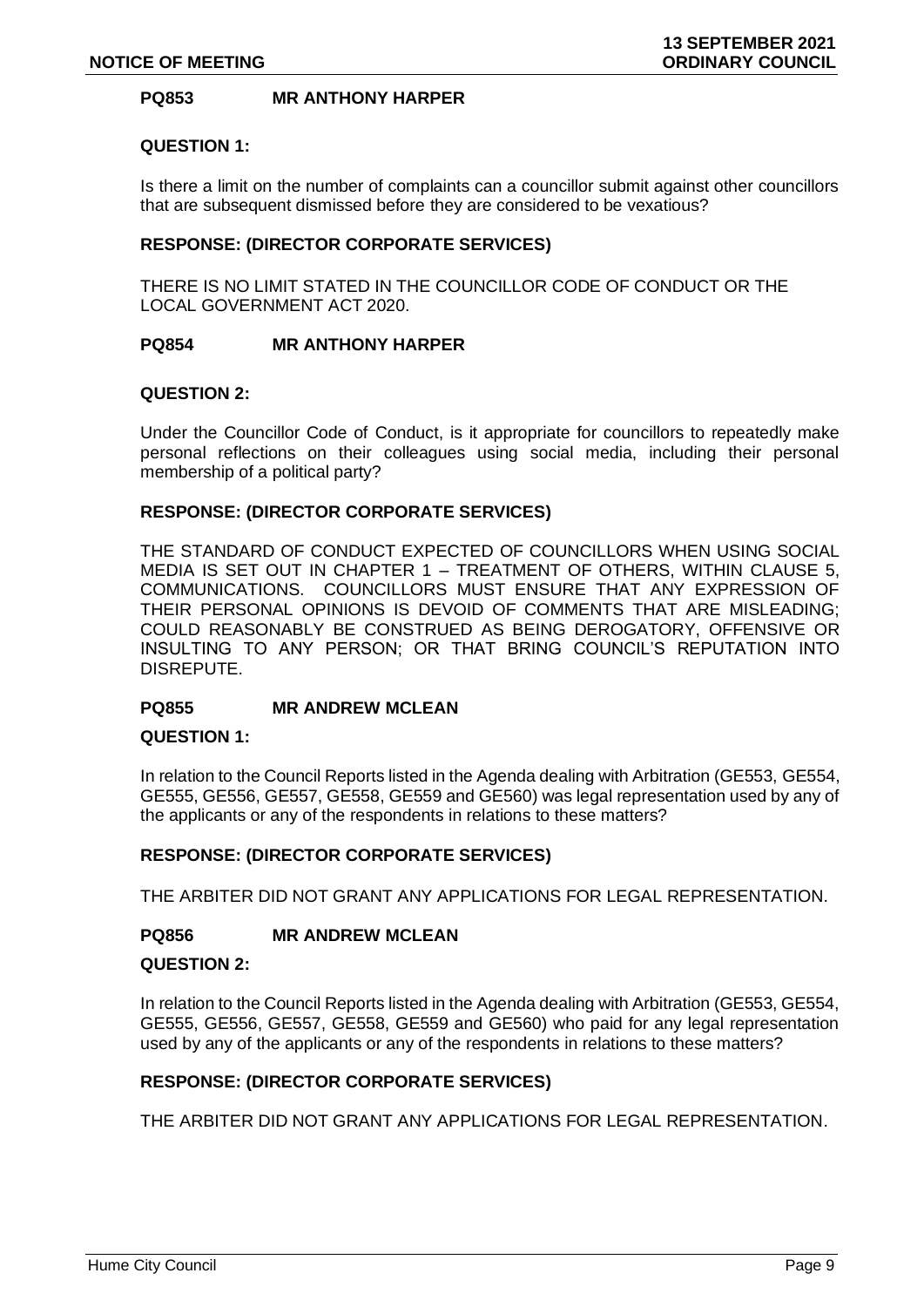## **PQ857 MR CHRIS O'NEILL**

## **QUESTION 1:**

Who appoints Arbiters for Internal Arbitration matters pursuant to section 81AA of the Local Government Act 1989?

#### **RESPONSE: (DIRECTOR CORPORATE SERVICES)**

UNDER THE LOCAL GOVERNMENT ACT 1989, THE PRINCIPAL CONDUCT OFFICER OF COUNCIL IS TO IDENTIFY AN ARBITER WHO IS SUITABLY INDEPENDENT AND QUALIFIED AND IS THEN REQUIRED TO PROVIDE BOTH THE APPLICANT AND THE RESPONDENT THE OPPORTUNITY TO OBJECT TO THE PERSON PROPOSED TO BE THE ARBITER. IT SHOULD BE NOTED THAT THE STATE GOVERNMENT CURRENTLY MAINTAINS A LIST OF FIVE SUCH PERSONS WHO CAN PERFORM THE ROLE OF ARBITER OR BE PART OF A COUNCILLOR CONDUCT PANEL.

#### **PQ858 MR CHRIS O'NEILL**

#### **QUESTION 2:**

Is there a restriction on how often one arbiter is appointed? (so they do not form a bias between parties)

#### **RESPONSE: (DIRECTOR CORPORATE SERVICES)**

THERE ARE NO RESTRICTIONS ON HOW OFTEN ONE ARBITER IS APPOINTED.

#### **PQ859 MS KYLIE SPENCER**

#### **QUESTION 1:**

With regard to reports GE553, GE554, GE556, GE557, GE558, GE559 and GE560. Each report identifies a cost totalling to \$49,500 (amounting to \$16,500 for GE553 and \$8,250 for each set of the remaining hearings). These reports however mention that this total does not include the cost of Officer time, facilities hire or additional arrangements made to facilitate these hearings.

Could council please provide an estimate of what these unlisted costs were to the ratepayer of Hume City Council?

## **RESPONSE: (DIRECTOR CORPORATE SERVICES)**

UNDER THE 1989 LOCAL GOVERNMENT ACT THE ROLE OF PRINCIPAL CONDUCT OFFICER IS PERFORMED BY A MEMBER OF COUNCIL STAFF. WHILST THERE IS NO ADDITIONAL COST TO RATEPAYERS IN PERFORMING THE PRINCIPAL CONDUCT OFFICER ROLE, IT DOES MEAN THAT OTHER SIGNIFICANT WORK OF COUNCIL HAS TO BE DELAYED. IN TERMS OF FACILITIES HIRE, THE HEARINGS WERE BOOKED TO OCCUR WITHIN COUNCIL MEETING SPACES THAT WERE AVAILABLE WHICH ULTIMATELY MAY HAVE LED TO FORGONE HIRE INCOME THAT COUNCIL MAY HAVE RECEIVED IF THE SPACE WAS TO BE HIRED BY AN EXTERNAL ORGANISATION.

AS A RESULT, AN ESTIMATE IS NOT ABLE TO BE PROVIDED.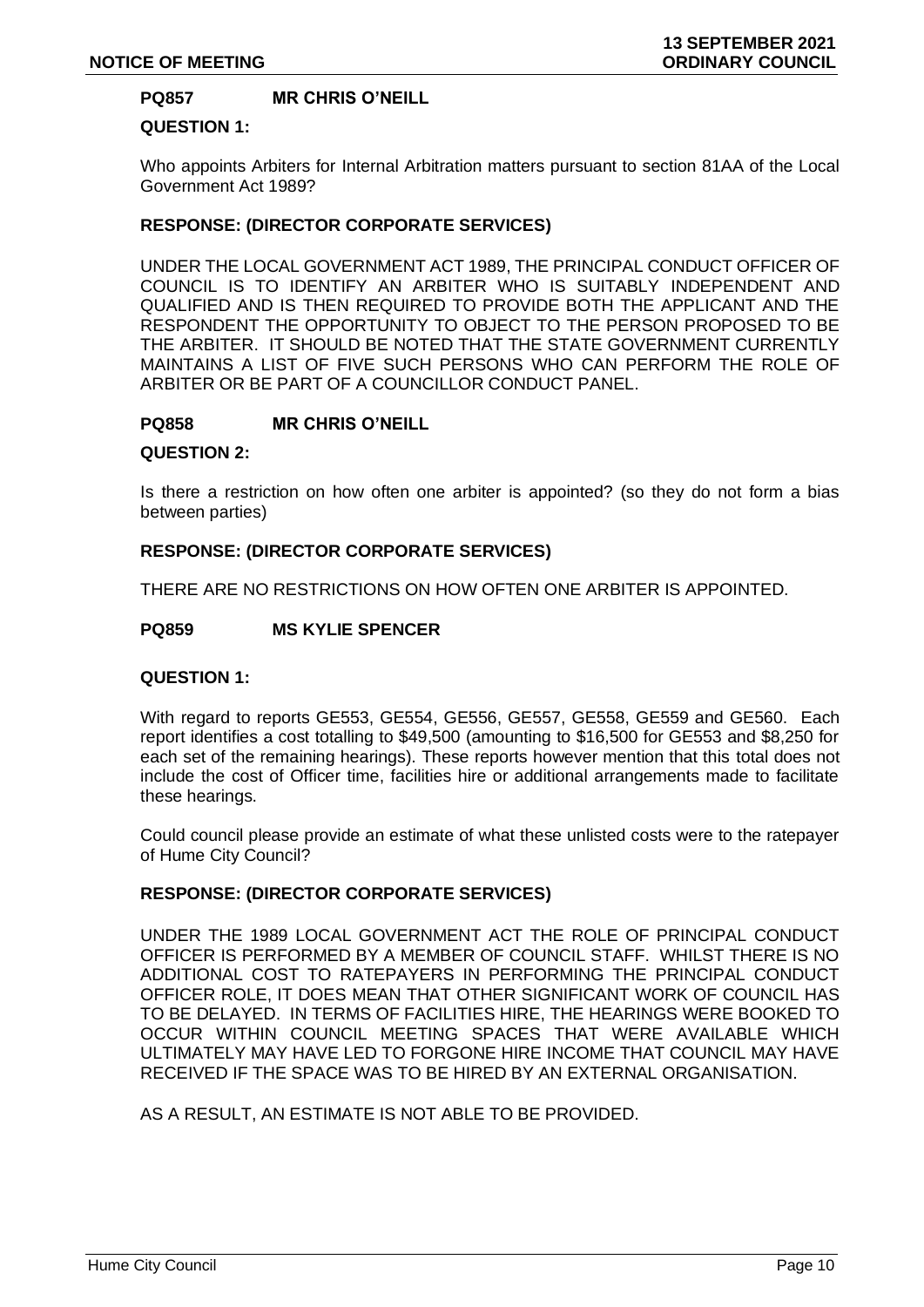## **12. OFFICER'S REPORTS**

## **Reports Identified as Requiring Individual Discussion**

| <b>Report No.</b> | <b>Report</b>                                                                                                                                                                                                                  | Page in<br>Agenda |  |  |
|-------------------|--------------------------------------------------------------------------------------------------------------------------------------------------------------------------------------------------------------------------------|-------------------|--|--|
| <b>CC138</b>      | <b>Draft Community Vision and Draft Council Plan 2021-</b><br>2025                                                                                                                                                             | 13                |  |  |
|                   | <b>Moved Cr Jarrod Bell, Seconded Cr Carly Moore</b>                                                                                                                                                                           |                   |  |  |
|                   | That Council endorses the Draft Council Plan 2021-2025<br>2.1<br>(including the Draft Community Vision) for stakeholder and<br>community feedback during the period of Tuesday 14<br>September 2021 to Tuesday 5 October 2021. |                   |  |  |
|                   | That submissions on the Draft Council Plan 2021-2025 will<br>2.2 <sub>2</sub><br>be heard at the Ordinary Council Meeting on the 11 October<br>2021, if required.                                                              |                   |  |  |
|                   | 2.3<br>That a further report be presented to Council for<br>consideration on Monday 25 October 2021 to adopt the<br>Council Plan 2021-2025, following the consultation period.                                                 |                   |  |  |
|                   |                                                                                                                                                                                                                                | <b>CARRIED</b>    |  |  |
| <b>Report No.</b> | <b>Report</b>                                                                                                                                                                                                                  | Page in<br>Agenda |  |  |
| <b>GE550</b>      | <b>Annual Assessment of Audit and Risk Committee</b><br>performance against the Committee Charter                                                                                                                              | 65                |  |  |
|                   | <b>Moved Cr Karen Sherry, Seconded Cr Carly Moore</b>                                                                                                                                                                          |                   |  |  |
|                   | That Council note the report.                                                                                                                                                                                                  |                   |  |  |
|                   |                                                                                                                                                                                                                                | <b>CARRIED</b>    |  |  |
| <b>Report No.</b> | <b>Report</b>                                                                                                                                                                                                                  | Page in           |  |  |
| <b>GE551</b>      | <b>Report to Council on Audit and Risk Committee</b><br>Business Undertaken - 1 January 2021 - 30 June 2021                                                                                                                    | Agenda<br>75      |  |  |
|                   | Moved Cr Karen Sherry, Seconded Cr Carly Moore                                                                                                                                                                                 |                   |  |  |
|                   | That Council notes the report from the Audit and Risk Committee on<br>the activities undertaken by the Committee for the period 1 January -<br>30 June 2021.                                                                   |                   |  |  |
|                   | Councillor Jarrod Bell left the meeting after the motion had been moved on<br>item GE551 - Report to Council on Audit and Risk Committee Business<br>Undertaken - 1 January 2021 - 30 June 2021, the time being 8.14pm.        |                   |  |  |
|                   | Councillor Jarrod Bell returned to the meeting prior to the vote on item<br>GE551 - Report to Council on Audit and Risk Committee Business<br>Undertaken - 1 January 2021 - 30 June 2021, the time being 8.16pm.               |                   |  |  |
|                   | Councillor Chris Hollow left the meeting after the motion had been moved<br>on item GE551 - Report to Council on Audit and Risk Committee Business<br>Undertaken - 1 January 2021 - 30 June 2021, the time being 8.16pm.       |                   |  |  |
|                   | Councillor Jack Medcraft left the meeting after the motion had been moved<br>on item GE551 - Report to Council on Audit and Risk Committee Business                                                                            |                   |  |  |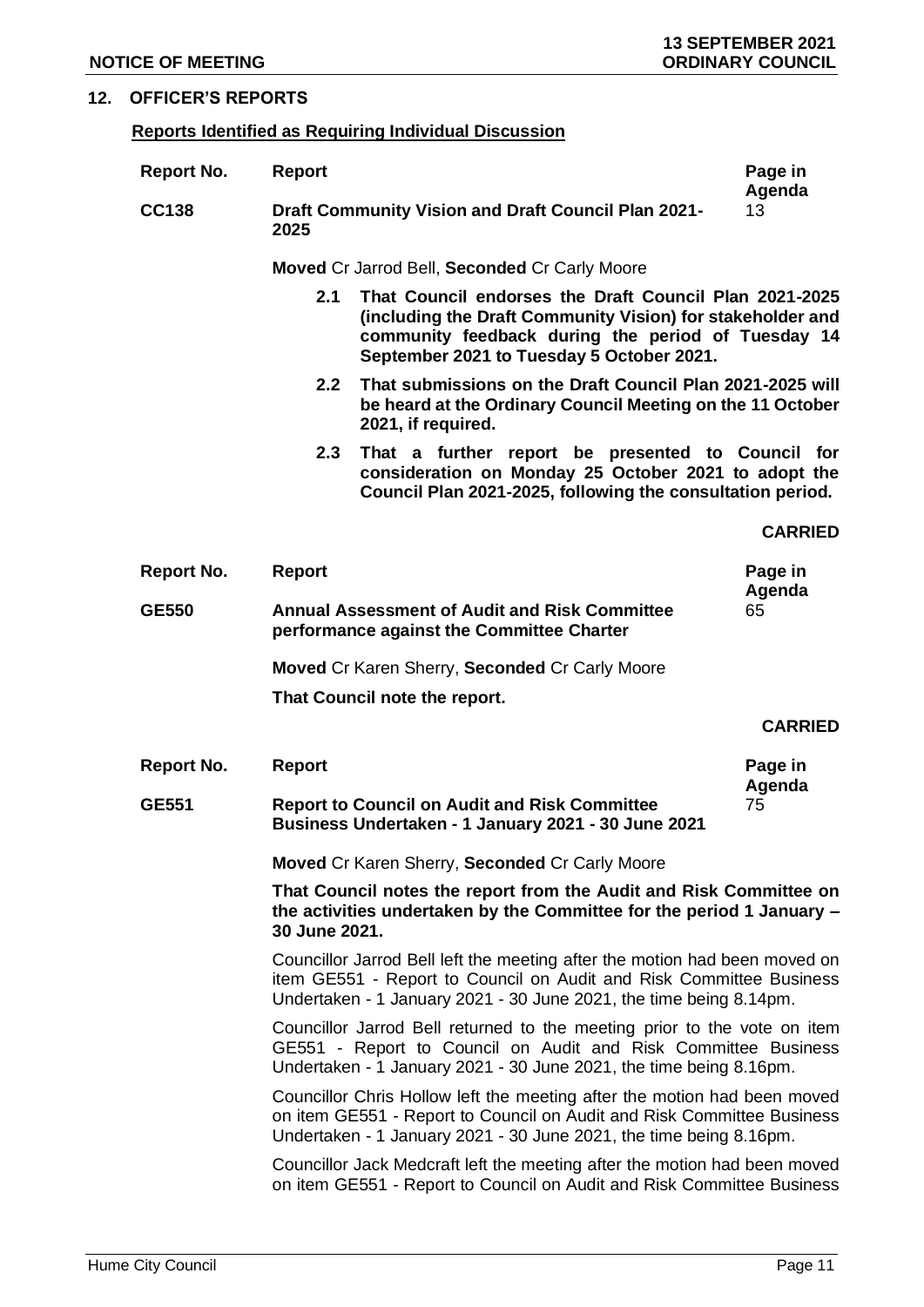Undertaken - 1 January 2021 - 30 June 2021, the time being 8.17pm, and did not return to vote on the item.

Councillor Chris Hollow returned to the meeting, the time being 8.19pm, and voted on item GE551 - Report to Council on Audit and Risk Committee Business Undertaken - 1 January 2021 - 30 June 2021.

## **CARRIED**

#### **Report No. 8 Report Page in 2 Page in 2 Page in**

#### **Agenda GE553 Arbiter Report - Moore and Others & Dance** 95

The Chief Executive Office read out submitted on behalf of Mr Andrew McLean and Mr Chris O'Neill.

Councillor Jack Medcraft returned to the meeting when submitted statements were being read by the Chief Executive Officer on item GE553 - Arbiter Report - Moore and Others & Dance, the time being 8.21pm.

#### **Moved** Cr Carly Moore, **Seconded** Cr Karen Sherry

- **1. That Council note the findings of the Arbiter's Report contained as an attachment to report GE553, namely that 8 of 11 allegations were established against Cr Dance and no findings were made in 3 allegations.**
- **2. That in line with the Arbiter's report, Council directs Cr Dance to make the apology, delivered verbally by Cr Dance at the 25 October 2021 Ordinary meeting of Council.**
- **3. That Council direct Cr Dance to not attend the next two Ordinary meetings of Council, on 27 September 2021 and 11 October 2021.**

**CARRIED**

A division was requested: The result of the division was as follows:

**For Against**

Cr Jarrod Bell Cr Jodi Jackson Cr Joseph Haweil Cr Chris Hollow Cr Naim Kurt Cr Jack Medcraft Cr Sam Misho Cr Carly Moore Cr Jim Overend Cr Karen Sherry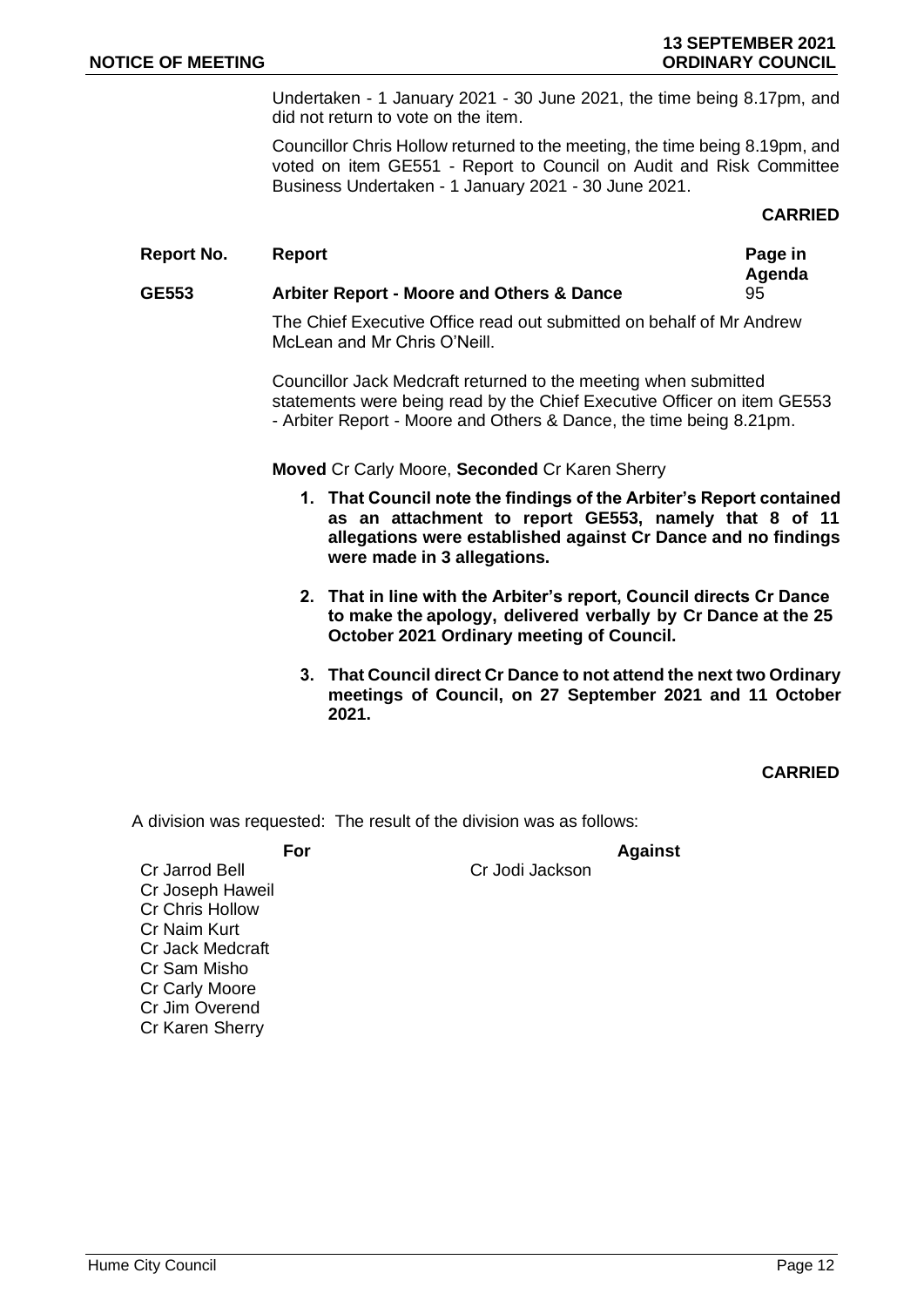| <b>NOTICE OF MEETING</b> |                  |                                                                                                                                                                                                                              | <b>13 SEPTEMBER 2021</b><br><b>ORDINARY COUNCIL</b> |
|--------------------------|------------------|------------------------------------------------------------------------------------------------------------------------------------------------------------------------------------------------------------------------------|-----------------------------------------------------|
| <b>Report No.</b>        | <b>Report</b>    |                                                                                                                                                                                                                              | Page in<br>Agenda                                   |
| <b>GE554</b>             |                  | Arbiter Report - Dance & Haweil (1)                                                                                                                                                                                          | 131                                                 |
|                          |                  | Moved Cr Karen Sherry, Seconded Cr Jack Medcraft                                                                                                                                                                             |                                                     |
|                          |                  | That Council considers the Arbiter's Determination and<br>Recommendations in relation to this Application and notes:                                                                                                         |                                                     |
|                          | 2.1              | determined that there<br><b>The</b><br>Arbiter<br>contravention of the Hume City Council Code of Conduct<br>for Councillors 2016.                                                                                            | has<br>been<br>no                                   |
|                          | 2.2 <sub>2</sub> | As there has been no contravention of the Hume City<br>Council Code of Conduct for Councillors 2016, the Arbiter<br>makes no recommendations to Council for consideration at<br>the next Ordinary Meeting of Council.        |                                                     |
|                          |                  |                                                                                                                                                                                                                              | <b>CARRIED</b>                                      |
| <b>Report No.</b>        | <b>Report</b>    |                                                                                                                                                                                                                              | Page in<br>Agenda                                   |
| <b>GE555</b>             |                  | Arbiter Report - Dance & Haweil (2)                                                                                                                                                                                          | 141                                                 |
|                          |                  | <b>Moved Cr Carly Moore, Seconded Cr Jack Medcraft</b>                                                                                                                                                                       |                                                     |
|                          |                  | That Council considers the Arbiter's Determination and<br>Recommendations in relation to this Application and notes:                                                                                                         |                                                     |
|                          | 2.1              | determined that there<br><b>Arbiter</b><br>The l<br>contravention of the Hume City Council Code of Conduct<br>for Councillors 2016.                                                                                          | has<br>been<br>no                                   |
|                          | $2.2\phantom{0}$ | As there has been no contravention of the Hume City<br>Council Code of Conduct for Councillors 2016, the Arbiter<br>makes no recommendations to Council for consideration at<br>the next Ordinary Meeting of Council.        |                                                     |
|                          |                  |                                                                                                                                                                                                                              | <b>CARRIED</b>                                      |
| <b>Report No.</b>        | <b>Report</b>    |                                                                                                                                                                                                                              | Page in                                             |
| <b>GE556</b>             |                  | Arbiter Report - Dance & Medcraft (1)                                                                                                                                                                                        | Agenda<br>151                                       |
|                          |                  | <b>Moved Cr Jarrod Bell, Seconded Cr Carly Moore</b>                                                                                                                                                                         |                                                     |
|                          |                  | That Council considers the Arbiter's Determination and<br>Recommendations in relation to this Application and notes:                                                                                                         |                                                     |
|                          | 2.1              | The<br>Arbiter<br>determined that there<br>contravention of the Hume City Council Code of Conduct<br>for Councillors 2016.                                                                                                   | has<br>been<br>no                                   |
|                          | 2.2 <sub>2</sub> | As there has been no contravention of the Hume City<br><b>Council Code of Conduct for Councillors 2016, the Arbiter</b><br>makes no recommendations to Council for consideration at<br>the next Ordinary Meeting of Council. |                                                     |
|                          |                  |                                                                                                                                                                                                                              | <b>CARRIED</b>                                      |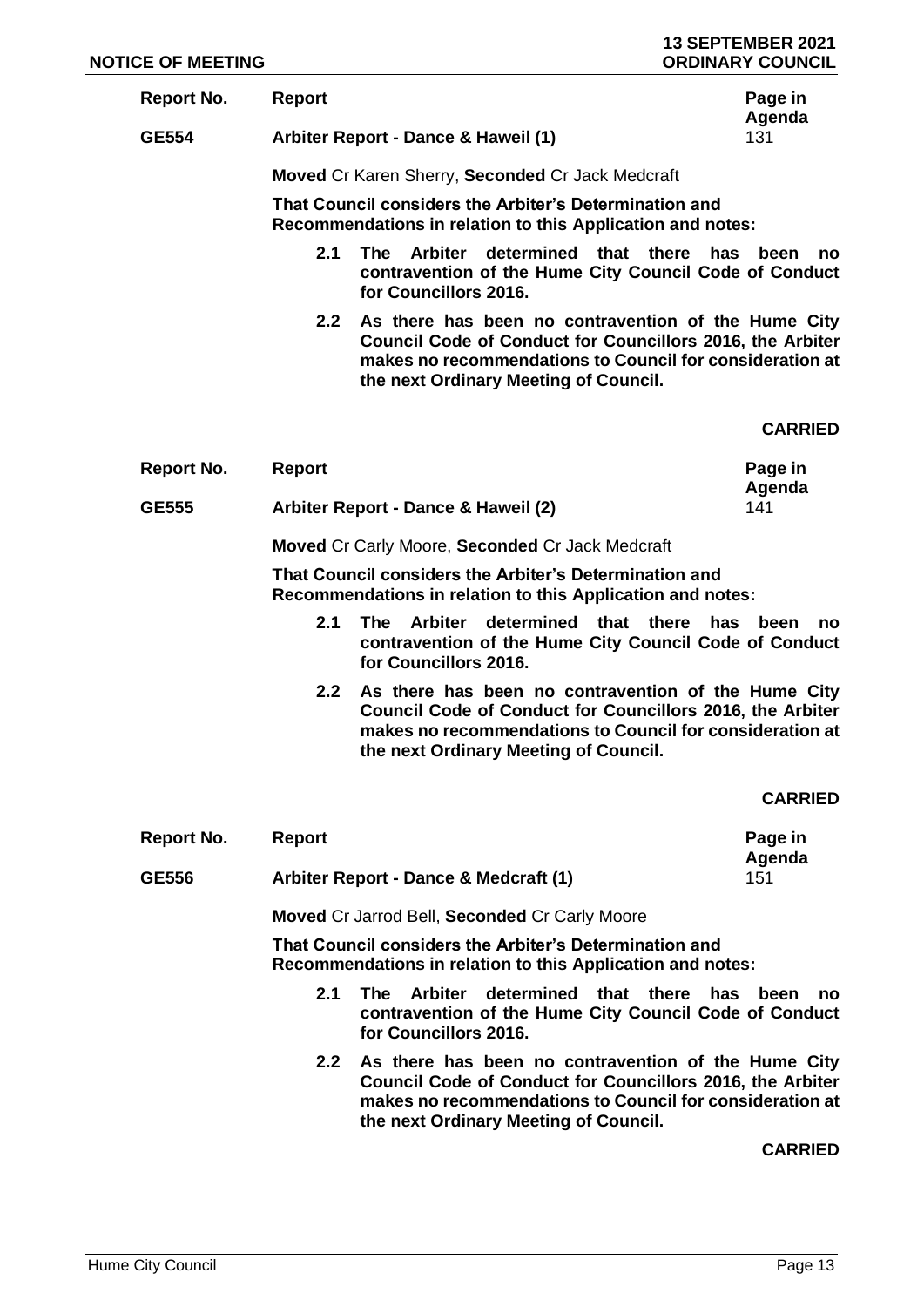| Report No. | <b>Report</b>                        | Page in |
|------------|--------------------------------------|---------|
|            |                                      | Agenda  |
| CEEZ       | Arbitar Danart, Danaa 9 Madaraft (2) | 1 Q 1   |

**GE557 Arbiter Report - Dance & Medcraft (2)** 161

**Moved** Cr Jarrod Bell, **Seconded** Cr Carly Moore

**That Council considers the Arbiter's Determination and Recommendations in relation to this Application and notes:**

- **2.1 The Arbiter determined that there has been no contravention of the Hume City Council Code of Conduct for Councillors 2016.**
- **2.2 As there has been no contravention of the Hume City Council Code of Conduct for Councillors 2016, the Arbiter makes no recommendations to Council for consideration at the next Ordinary Meeting of Council.**

## **CARRIED**

| Report No.   | Report                                | Page in |
|--------------|---------------------------------------|---------|
|              |                                       | Agenda  |
| <b>GE558</b> | Arbiter Report - Dance & Medcraft (3) |         |

**Moved** Cr Jarrod Bell, **Seconded** Cr Carly Moore

Councillor Jack Medcraft left the meeting after the Motion had been moved on item GE558 - Arbiter Report - Dance & Medcraft (3), the time being 9.07pm.

Councillor Jack Medcraft returned to the meeting prior to the vote on item GE558 - Arbiter Report - Dance & Medcraft (3), the time being 9.09pm.

**That Council considers the Arbiter's Determination and Recommendations in relation to this Application and notes:**

- **2.1 The Arbiter determined that there has been no contravention of the Hume City Council Code of Conduct for Councillors 2016.**
- **2.2 As there has been no contravention of the Hume City Council Code of Conduct for Councillors 2016, the Arbiter makes no recommendations to Council for consideration at the next Ordinary Meeting of Council.**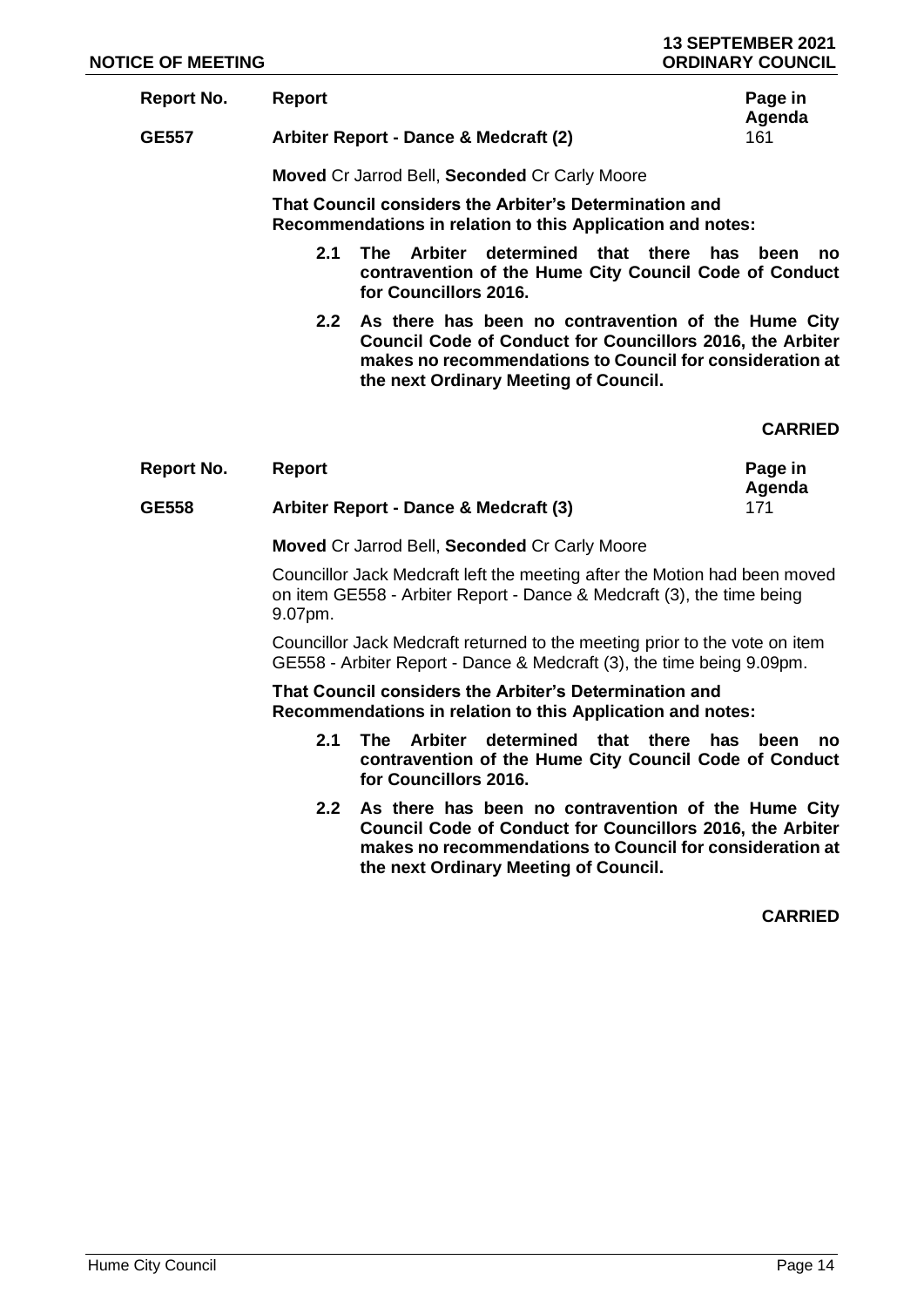#### **Report No. Report Page in**

# **Agenda**

## **GE559 Arbiter Report - Dance & Moore** 181

**Moved** Cr Karen Sherry, **Seconded** Cr Jack Medcraft

Councillor Jack Medcraft left the meeting after the Motion had been moved on item GE559 - Arbiter Report - Dance & Moore, the time being 9.10pm.

Councillor Jack Medcraft returned to the meeting prior to the vote being taken on item GE559 - Arbiter Report - Dance & Moore, the time being 9.15pm.

Councillor Jack Medcraft left the meeting prior to the vote being taken on item GE559 - Arbiter Report - Dance & Moore, the time being 9.17pm and did not return to vote on the item.

**That Council considers the Arbiter's Determination and Recommendations in relation to this Application and notes:**

- **2.1 The Arbiter determined that there has been no contravention of the Hume City Council Code of Conduct for Councillors 2016.**
- **2.2 As there has been no contravention of the Hume City Council Code of Conduct for Councillors 2016, the Arbiter makes no recommendations to Council for consideration at the next Ordinary Meeting of Council.**

**CARRIED**

| <b>Report No.</b> | Report                                     | Page in<br>Agenda |
|-------------------|--------------------------------------------|-------------------|
| GE560             | <b>Arbiter Report - Dance &amp; Sherry</b> | 193               |

**Moved** Cr Carly Moore, **Seconded** Cr Naim Kurt

Councillor Jack Medcraft returned to the meeting after the Motion had been moved on item GE560 – Arbiter Report – Dance & Sherry, the time being 9.25pm.

**That Council considers the Arbiter's Determination and Recommendations in relation to this Application and notes:**

- **2.1 The Arbiter determined that there has been no contravention of the Hume City Council Code of Conduct for Councillors 2016.**
- **2.2 As there has been no contravention of the Hume City Council Code of Conduct for Councillors 2016, the Arbiter makes no recommendations to Council for consideration at the next Ordinary Meeting of Council.**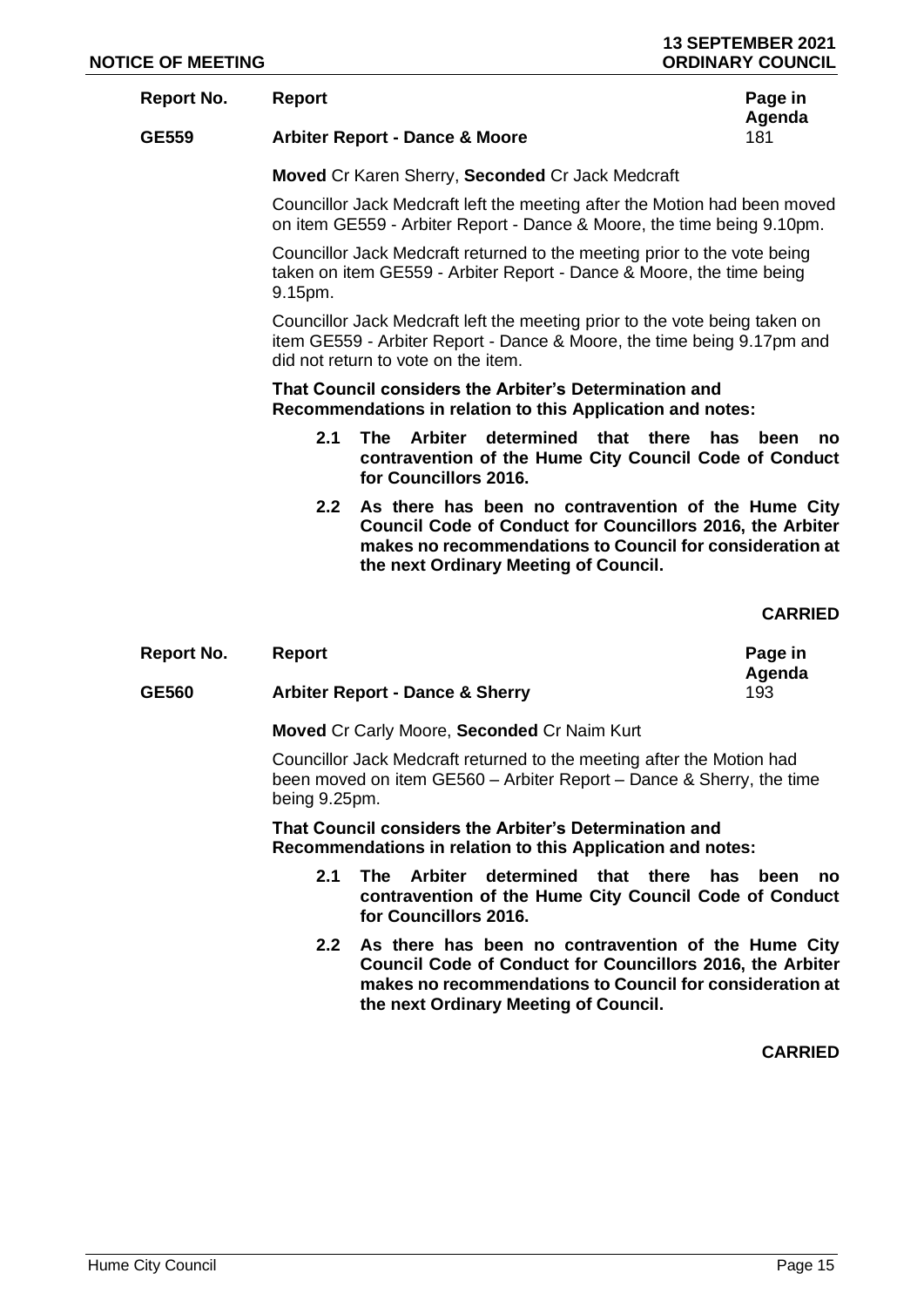| <b>Report No.</b> | Report                                       | Page in<br>Agenda |
|-------------------|----------------------------------------------|-------------------|
| GE561             | <b>Performance Statement 2020/21</b>         | 203               |
|                   | Moved Cr Karen Sherry, Seconded Cr Sam Misho |                   |

- **2.1 That Council resolves to approve in principle the Performance Statement (Attachment One) for the financial year ending 30 June 2021 and note the associated Governance and Management Checklist (Attachment Two).**
- **2.2 That the Mayor, Councillor Joseph Haweil and the Deputy Mayor, Councillor Jack Medcraft, be authorised to certify the statements in their final form after any recommended changes have been made and agreed to by the Auditor General.**
- **2.3 Council note the Materiality Guidelines (Attachment Three) that are used in the preparation of the Performance Statement and LGPRF reporting in accordance with Local Government Victoria Best Practice Guidelines.**

**CARRIED**

A division was requested: The result of the division was as follows:

|                        | For |                 | <b>Against</b> |
|------------------------|-----|-----------------|----------------|
| Cr Jarrod Bell         |     | Cr Jodi Jackson |                |
| Cr Joseph Haweil       |     |                 |                |
| <b>Cr Chris Hollow</b> |     |                 |                |
| Cr Naim Kurt           |     |                 |                |
| Cr Jack Medcraft       |     |                 |                |
| Cr Sam Misho           |     |                 |                |
| Cr Carly Moore         |     |                 |                |
| Cr Jim Overend         |     |                 |                |
| Cr Karen Sherry        |     |                 |                |
|                        |     |                 |                |
|                        |     |                 |                |

| Report No.   | <b>Report</b>                   | Page in<br>Agenda |
|--------------|---------------------------------|-------------------|
| <b>GE562</b> | <b>Financial Report 2020/21</b> | 237               |

**Moved** Cr Carly Moore, **Seconded** Cr Sam Misho

- **2.1 That Council resolves to approve in principle the Financial Statements for the year ended 30 June 2021.**
- **2.2 That the Mayor, Councillor Joseph Haweil and Councillor Carly Moore be authorised to certify the Financial Statements in their final form after any recommended changes have been made and agreed to by the Auditor-General.**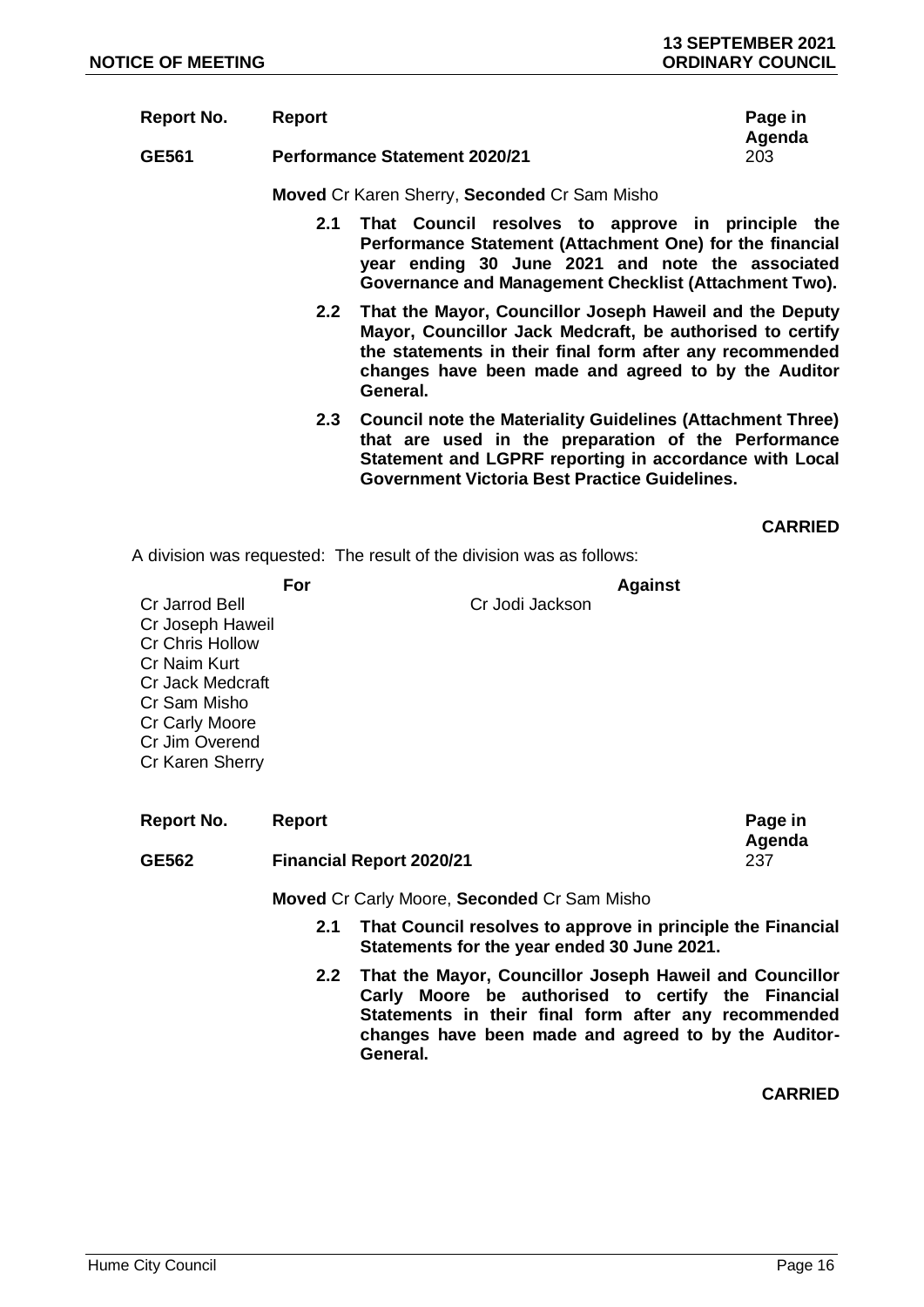| Report No. | Report                | Page in |
|------------|-----------------------|---------|
|            |                       | Agenda  |
| GE563      | <b>Financial Plan</b> | 311     |

**Moved** Cr Carly Moore, **Seconded** Cr Jack Medcraft

- **2.1 That Council endorses the draft Hume City Council Financial Plan for stakeholder and community feedback during the period of Tuesday 14 September 2021 to Tuesday 5 October 2021.**
- **2.2 That submissions on the draft Hume City Council Financial Plan will be heard at the Ordinary Council Meeting on 11 October 2021, if required.**
- **2.3 That a further report be presented to Council for consideration on Monday 25 October 2021 to adopt the Hume City Council Financial Plan, following the consultation period.**

**CARRIED**

#### **Reports Not Otherwise Dealt With**

**Moved** Cr Jack Medcraft, **Seconded** Cr Jarrod Bell

| Report No.   | Report                                                                       | Page in<br>Agenda |
|--------------|------------------------------------------------------------------------------|-------------------|
| <b>GE552</b> | <b>Proposed Minor Realignment -</b><br>Mickleham/Craigieburn Suburb Boundary | 89                |

#### **be adopted.**

## **CARRIED**

| Report No.   | <b>Report</b>                                                                                                                                                                                                                                                                                                                                | Page in<br>Agenda |
|--------------|----------------------------------------------------------------------------------------------------------------------------------------------------------------------------------------------------------------------------------------------------------------------------------------------------------------------------------------------|-------------------|
| <b>GE552</b> | Proposed Minor Realignment - Mickleham/Craigieburn<br><b>Suburb Boundary</b>                                                                                                                                                                                                                                                                 | 89                |
|              | <b>Moved Cr Jack Medcraft, Seconded Cr Jarrod Bell</b>                                                                                                                                                                                                                                                                                       |                   |
|              | THAT Council approves the commencement of a<br>2.1<br>community consultation process to seek the community's<br>views on realigning part of the locality boundary between<br>Craigieburn and Mickleham from the middle to the rear of<br>12 land parcels that are located on Malta Road,<br>Craigieburn, as per Attachment 1 of this report. |                   |
|              |                                                                                                                                                                                                                                                                                                                                              | <b>CARRIED</b>    |

## **13. PETITIONS AND JOINT LETTERS**

Nil.

## **14. DEPUTATIONS**

Nil.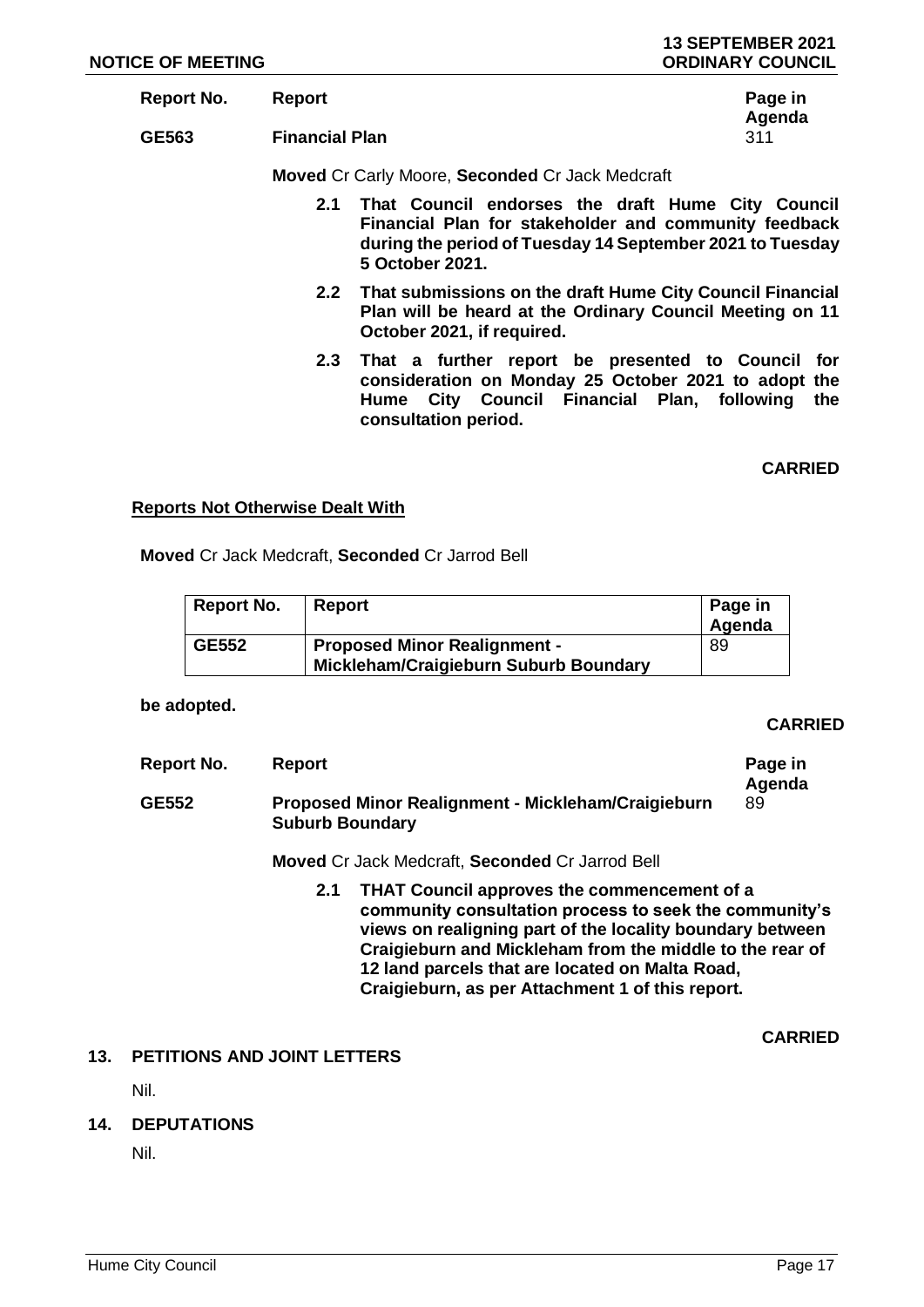#### **15. URGENT BUSINESS** Nil.

## **16. DELEGATES REPORTS**

## **DEL104 DELEGATES REPORT - CSL BEHRING**

Councillor Chris Hollow

Councillor Hollow provided a verbal report on his attendance and involvement with the CSL Community Grant Panel, with an online awards ceremony which was held on the 19 August 2021.

## **17. GENERAL BUSINESS**

## **MED301 TAMBOON COURT MEADOW HEIGHTS**

Councillor Jack Medcraft

**Moved** Cr Jack Medcraft, **Seconded** Cr Naim Kurt

**That Council write to the Department of Family Fairness and Housing to investigate the concerns of the residents of Tamboon Court, Meadow Heights.**

**CARRIED**

#### **MED302 CAT CURFEW IN HUME**

Councillor Jack Medcraft

**Moved** Cr Jack Medcraft, **Seconded** Cr Carly Moore

**That Council reports back to a future Strategy & Policy Briefing Session on the steps needed to be taken to implement a cat curfew in Hume.**

**CARRIED**

## **JAC043 20TH ANNIVERSARY OF SEPTEMBER 11 TERROR ATTACKS**

Councillor Jodi Jackson

**Moved** Cr Jodi Jackson, **Seconded** Cr Jarrod Bell

**That Council notes the 20th Anniversary of the September 11 terror attacks of 2001, and acknowledges the sorrow of that day and notes the dedication, commitment and strength of those who responded to the tragic events, pays its respects to the families of the 2977, including 10 Australians, and that Council writes to the Consulate General, in Melbourne, of the United States, through the Mayor, to express our condolences and noting the anniversary.**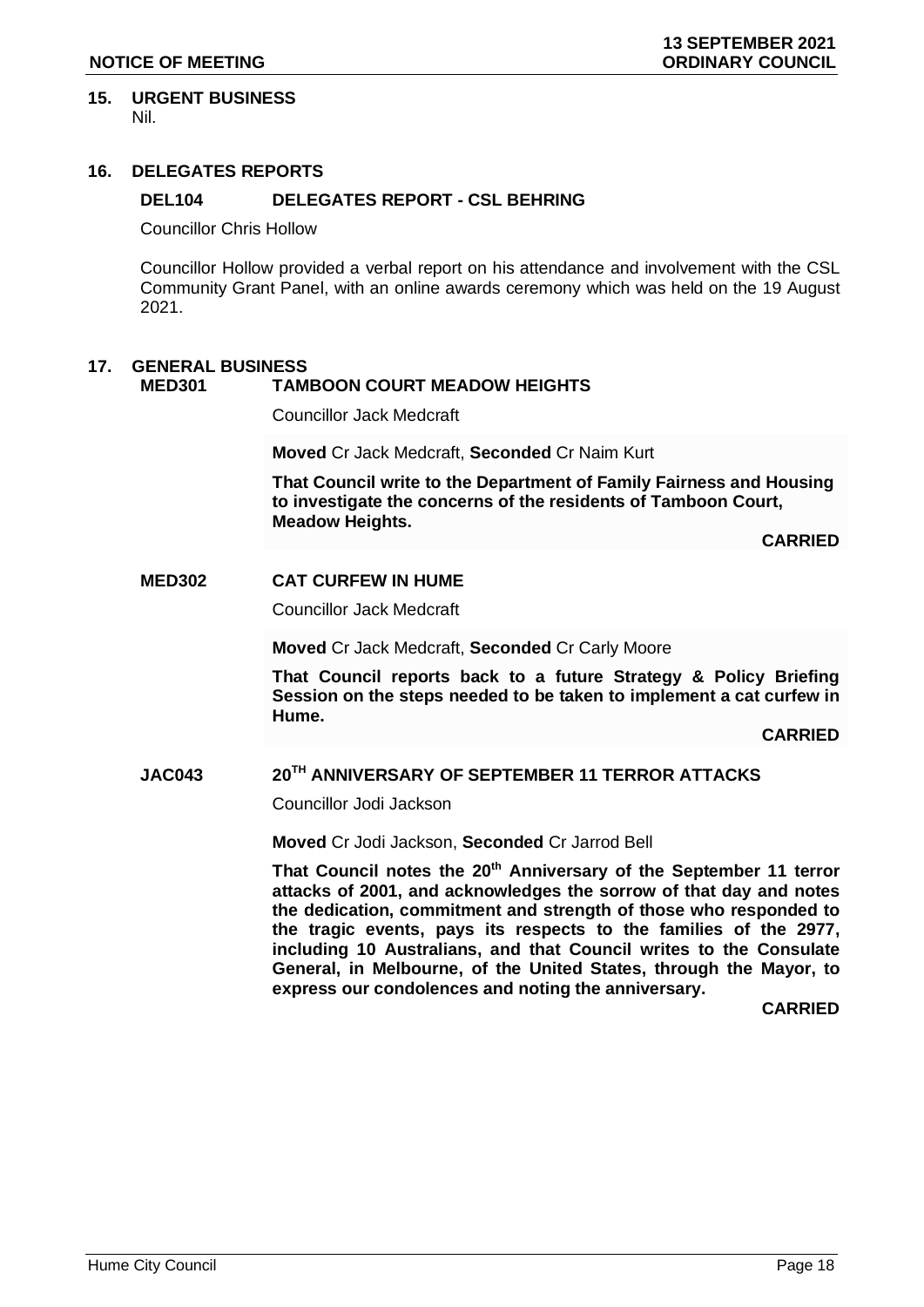## **MIS011 CONGRATULATIONS TO HIS HOLINESS MAR AWA III**

Councillor Sam Misho

**Moved** Cr Sam Misho, **Seconded** Cr Carly Moore

**That Council writes to:**

- **His Holiness Mar Awa III, Catholicos-Patriarch of the Assyrian Church of the East**
- **His Beatitude Mar Meelis Zaia AM, Metropolitan of the Assyrian Church of the East, Archdiocese of Australia, New Zealand and Lebanon; and,**
- **His Grace Mar Benyamin Elya, Bishop of Victoria and New Zealand**
- **1. To offer sincere congratulations and best wishes from the Mayor and Councillors on the election and consecration of His Holiness Mar Awa III as the 122nd Catholicos-Patriarch of the Assyrian Church of the East; and**
- **2. To note that Hume City is home to a large and growing community of members of the Assyrian Church of the East and congratulates them on this important milestone in the life of their church community.**

 **CARRIED**

#### **MIS012 DOGS ON LEASH SIGNAGE IN MUNICIPALITY**

Councillor Sam Misho

**Moved** Cr Sam Misho, **Seconded** Cr Carly Moore

**That Council Officers investigate placing signage stating the dogs must be on-leash at parks in the municipality. Priority should be given to parks where there are playgrounds which are frequently used, and other frequently used community facilities such as BBQs. This signage should include the potential penalties for owner's who allow their dogs to be off-leash in parks where this is not permitted.** 

 **CARRIED**

## **OVE008 CONGRATULATIONS TO MR CRAIG ONDARCHIE MP**

Councillor Jim Overend

**Moved** Cr Jim Overend, **Seconded** Cr Naim Kurt

**That Council writes to congratulate Mr Craig Ondarchie MP on his recent appointment as Shadow Minister for Energy and Renewables, Multicultural Affairs and Citizenship and Communities.**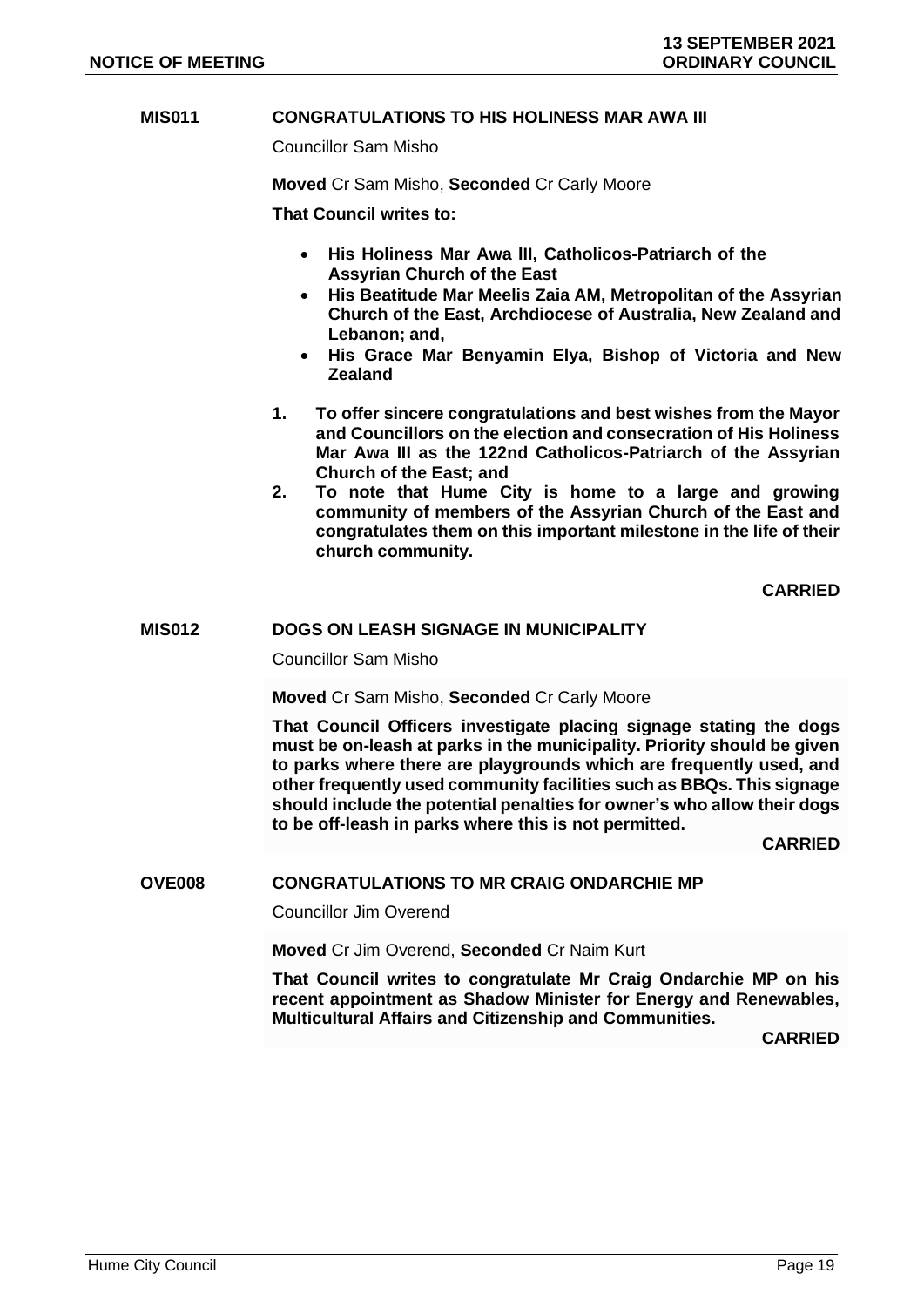#### **SHE054 DISBANDMENT OF THE ENVIRONMENTAL PROTECTION AUTHORITY'S WASTE CRIMES DIRECTORATE**

Councillor Karen Sherry

**Moved** Cr Karen Sherry, **Seconded** Cr Naim Kurt

**That:**

**Council write to The Honourable Lily D'Ambrosio, Minister for Energy, Environment and Climate Change voicing concern about the Victorian State Government's decision to disband the Environmental Protection Authority's (EPA) Waste Crimes Directorate; and** 

**Council's Chief Executive Officer request an urgent meeting with the EPA's Chief Executive Officer, Mr Lee Miezis, to discuss how remaining EPA resources will continue the valuable work relating to illegal waste dumping and stockpiling of hazardous material previously undertaken by the Waste Crimes Directorate.**

**CARRIED**

#### **SHE055 PROJECT OFFICER FOR ILLEGAL STORAGE OF HAZARDOUS MATERIALS**

Councillor Karen Sherry

**Moved** Cr Karen Sherry, **Seconded** Cr Jack Medcraft

**That Council officers present a report back to a future Strategy and Policy briefing on providing a resource/project officer in the 2022/23 budget for to work with neighbouring municipalities on the reduction of the illegal storage of hazardous waste at warehouses and vacant premises.** 

**CARRIED**

## **SHE056 PROJECT OFFICER FOR BUSINESS ATTRACTION AND PLACEMAKING IN HUME ACTIVITY CENTRES**

Councillor Karen Sherry

**Moved** Cr Karen Sherry, **Seconded** Cr Naim Kurt

**That Council officers present a report back to a future Strategy and Policy briefing on providing a resource/project officer in the 2022/23 budget for business attraction and placemaking in our activity centres.**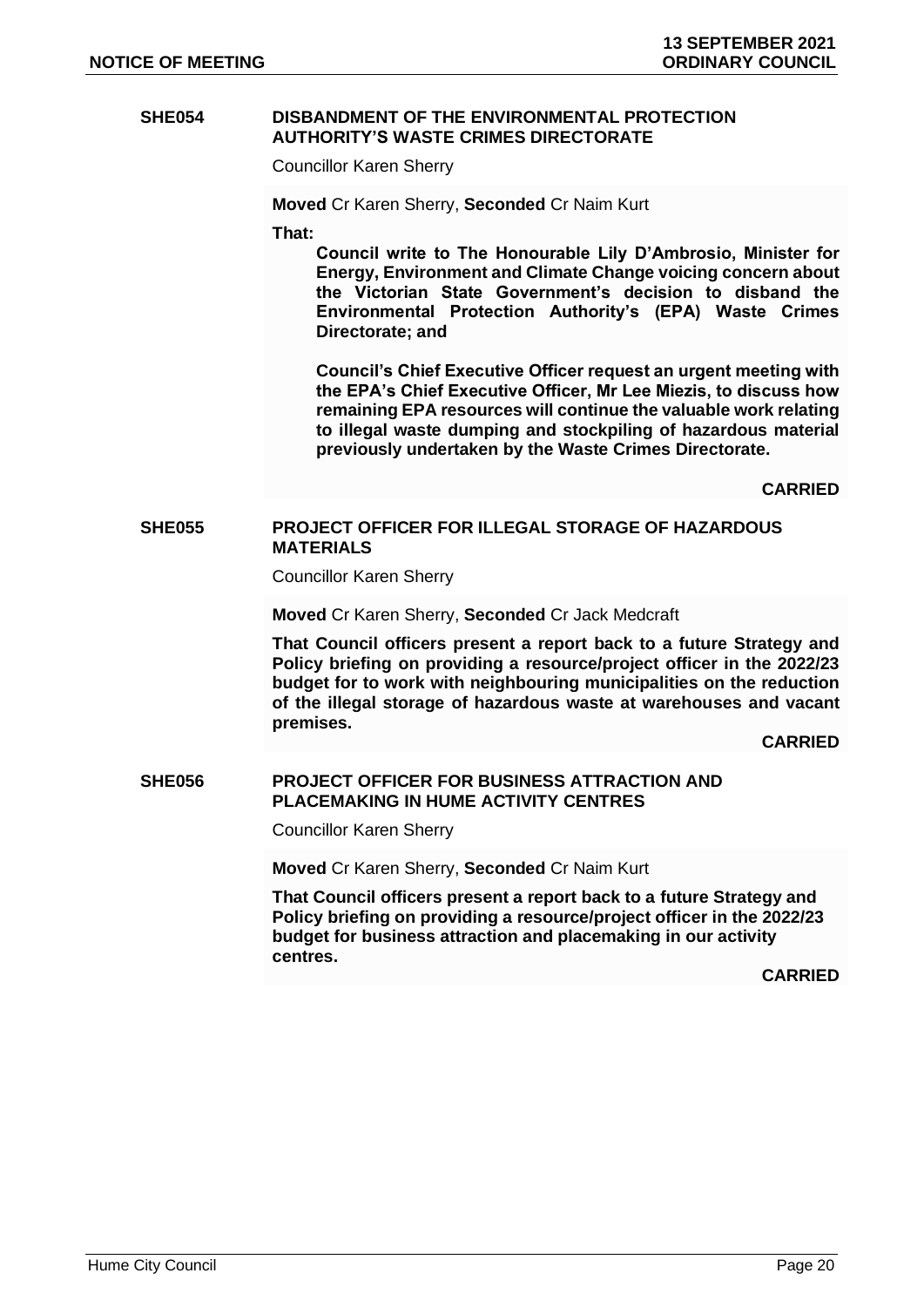#### **MOR047 TRAFFIC INVESTIGATION – RAVENHILL BOULEVARD ROXBURGH PARK**

Councillor Carly Moore

**Moved** Cr Carly Moore, **Seconded** Cr Karen Sherry

**That a report be prepared for a future Strategy & Policy Briefing Session on Ravenhill Boulevard in Roxburgh Park, covering:**

- **1. Opportunities to install traffic treatments that would slow drivers down in the area;**
- **2. Opportunities to improve the flow of traffic, and address the number of vehicles parking on the street; and**
- **3. Playgrounds in the vicinity and opportunities to improve the facilities of these locations.**

**CARRIED**

#### **KUR113 REQUEST TO INCREASE INTAKE OF REFUGEES AFFECTED BY THE WAR IN AFGHANISTAN**

Councillor Naim Kurt

Following the Motion being Moved but prior to a Seconder being sought, the Mayor declared a conflict of interest in the General Business item and left the Chair, and left meeting, the time being 10.45pm.

Deputy Mayor, Councillor Jack Medcraft assumed the Chair at 10.45pm

**Moved** Cr Naim Kurt, **Seconded** Cr Karen Sherry

**That Hume City Council joins with Humanitarian groups and our Federal Member Maria Vamvakinou MP in supporting the cause for an increase in the intake of settlement of refugees, from 3,000 to 20,000 from the war in Afghanistan, and writes to the Federal Minister for Immigration to urge him to consider all diplomatic options to organise and negotiate a safe passage for those still at high risk in Afghanistan, either through Kabul Airport or neighbouring countries, and the issuing of temporary travel documents.** 

#### **CARRIED**

The Mayor, Councillor Joseph Haweil returned to the meeting after the vote on the General Business item had been taken, the time being 10.50pm, and resumed the Chair.

## **KUR114 JACK ROPER RESERVE PATH**

Councillor Naim Kurt

**Moved** Cr Naim Kurt, **Seconded** Cr Sam Misho

**That Council receives a report on the plans for a path around Jack Roper lake, costings and what is needed to progress the plan to complete this asset, as part of the Jack Roper Reserve Masterplan.**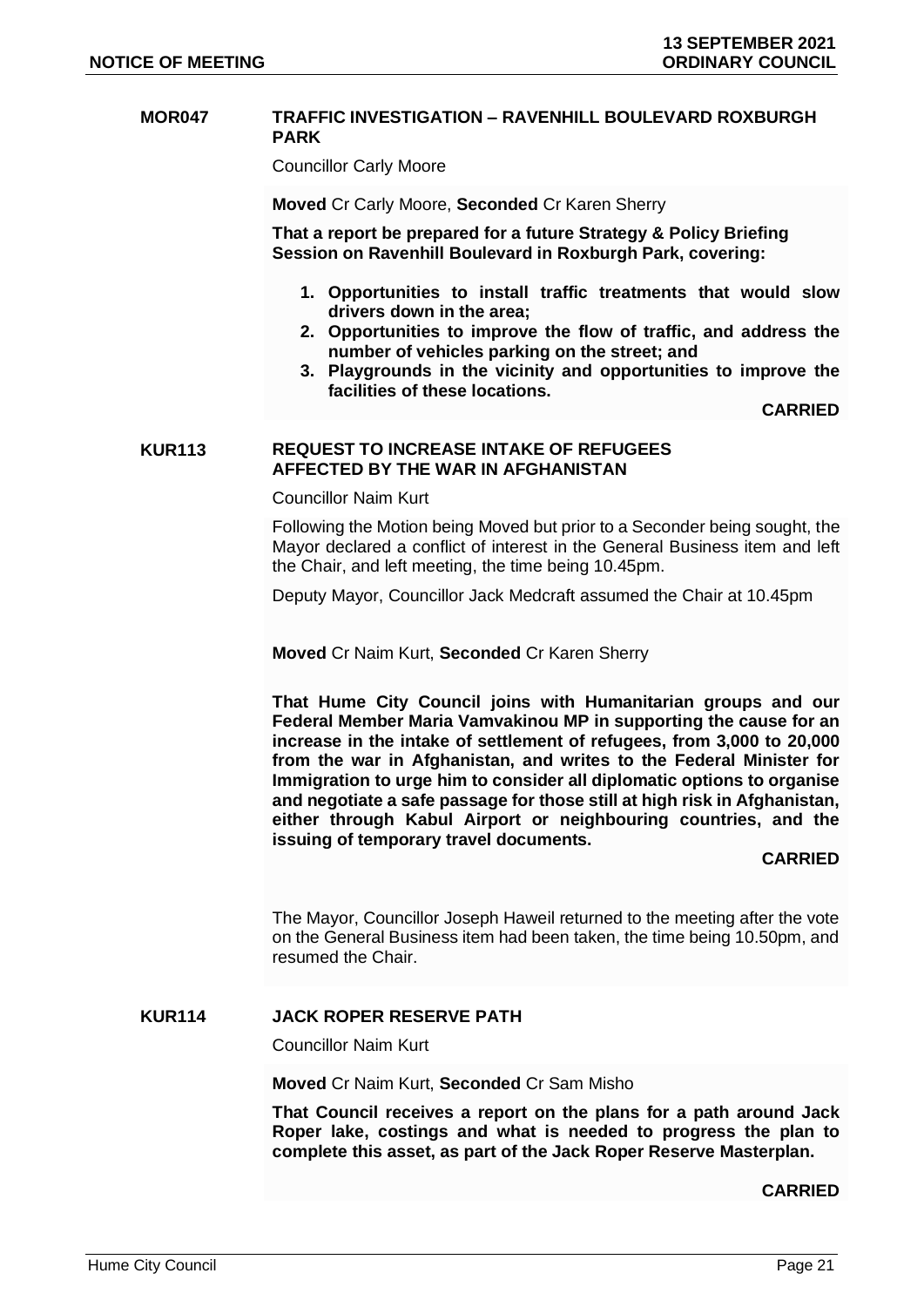## **KUR115 INFRASTRUCTURE DEVELOPMENT PLAN PRESENTATION**

Councillor Naim Kurt

**Moved** Cr Naim Kurt, **Seconded** Cr Karen Sherry

**That a presentation is brought before Council about the Infrastructure Development Plan and a review is conducted of Council landholdings which are being considered for sale under the plan, the reasons for sale, social benefits which may be realised of Council landholding sales, and the appetite of Council is tested for land-making opportunities in established suburbs.** 

**CARRIED**

#### **HOL008 COUNCIL'S PLANNED STRATEGIC COMMUNICATIONS**

Councillor Chris Hollow

**Moved** Cr Chris Hollow, **Seconded** Cr Jack Medcraft

**That Council officers prepare a report or presentation for a future Strategy and Policy briefing to update Council on strategic communications planned to keep the community informed about current and future projects via Council's website and other communication channels.**

**CARRIED**

## **HOL009 GREENVALE RECREATION RESERVE MASTER PLAN REVIEW**

Councillor Chris Hollow

**Moved** Cr Chris Hollow, **Seconded** Cr Karen Sherry

**That Council officers review the existing Greenvale Recreation Reserve Master Plan with a focus on the projects related to the enhancement of the tennis facilities on the site.** 

**That a report then be presented to a future Strategy and Policy following the Master Plan review that identifies the scope of the works to be carried out. This scope of works would include the Tennis Club pavilion and the proposed additional courts from funding that is currently allocated in Council's 4-year Capital Works Program.** 

**The report should also include a site plan that identifies the location of the proposed additional courts and any changes to the footprint of the pavilion in relation to the existing courts.**